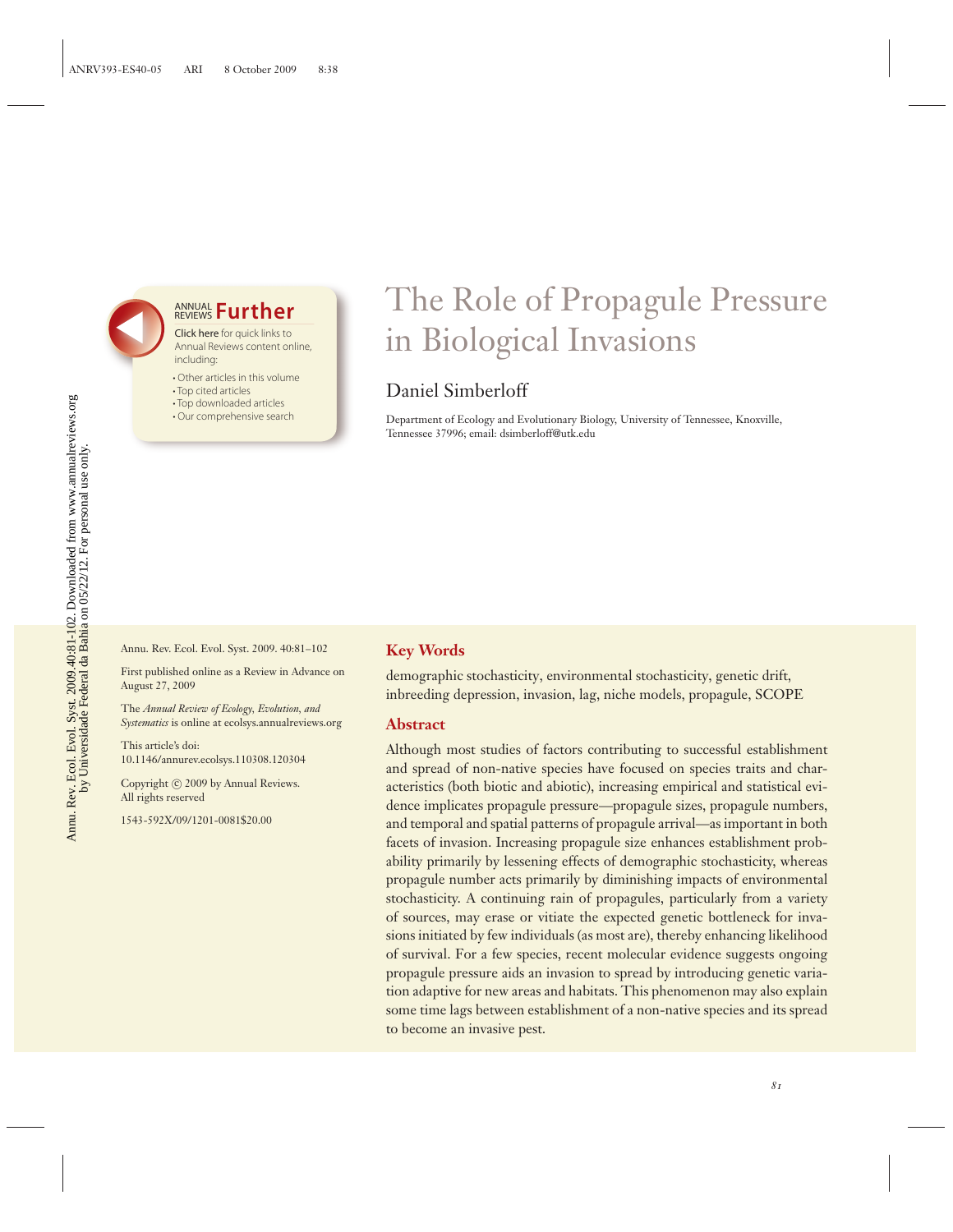#### **1. INTRODUCTION**

Many species deliberately or inadvertently introduced to a new region almost certainly fail to survive, and of those that survive, many do not become invasive pests ( Jeschke & Strayer 2005, Williamson 1996). These facts have led to a persistent effort to understand why and to be able to predict invasion outcome.

Researchers increasingly recognize that invasions can be divided into two or more stages (e.g., Carlton 1985; Catford et al. 2009; Kolar & Lodge 2001, 2002); the extent to which these must be considered individually depends on the questions asked. Failure of an invasion can occur at any of these stages, and for an introduced species to become invasive it must succeed at all of them. One or more propagules of a species must first become entrained in a transport pathway, then survive the transport voyage, then successfully exit the transport vector, then establish an initial population that may or may not spread and become invasive. For the purposes of this review, all but the last stage can be subsumed into the question of whether a species arrives and establishes a population, while the last stage encompasses the question of whether that population becomes invasive. The great majority of the literature has focused on two approaches to answering both questions, spurred by early classic works on introduced species (Baker 1965, Elton 1958), and formalized in an agenda enunciated in 1983 by the international Scientific Committee on Problems of the Environment, SCOPE (Drake et al. 1989):

- 1. What characteristics make a species likely to be a successful invader?
- 2. What characteristics of a local community or environment render it vulnerable ("invasible") or resistant to invasion?

The SCOPE agenda set the research program in invasion biology for the next two decades (Davis 2006). It is noteworthy that propagule pressure was not mentioned in the SCOPE agenda and has not, until recently, been a very prominent part of this program. Williamson (1996) apparently introduced the term, although the concept was discussed occasionally before this, as is shown below. "Propagule" is variously defined to mean either a group of individuals arriving in a place (the definition used in this review) or any one of these individuals, but the concept of propagule pressure is straightforward. It has two key components: propagule size (the number of individuals in a propagule) and propagule number (the rate at which propagules arrive per unit time). Propagule pressure is the distribution of propagule sizes and the pattern in which propagules arrive. That is, 1000 individuals can arrive in one propagule of size 1000, 100 propagules each of size 10, etc. If they arrive in several propagules, these can arrive at different temporal rates: 1 propagule per year, per decade, per century, etc.

Probably the reason propagule pressure was not prominent in the early rise of invasion biology, even though it seems like an obviously important factor, is that a model attributing invasion success or failure to amount of propagule pressure (rather than the SCOPE factors) is a "null model" (Colautti et al. 2006). It argues that the biological traits of the introduced species and the biological and physical characteristics of the recipient area are less important than simply the rate at which propagules arrive. Null models in ecology have been controversial since their widespread introduction in the 1980s (Gotelli & Graves 1996); recent examples are controversies surrounding the neutral theory of Hubbell (2001) and the mid-domain hypothesis of species richness (Colwell et al. 2004). Some ecologists seem to rebel against the idea that which species coexist may not rest on the traits and interactions of the species. In any event, though propagule pressure was initially not a prominent part of the burgeoning invasion biology literature, the past decade has seen rapidly increased interest in the proposition that propagule pressure is crucially important in determining invasion success and impact (**Figure 1**), perhaps even more important than the two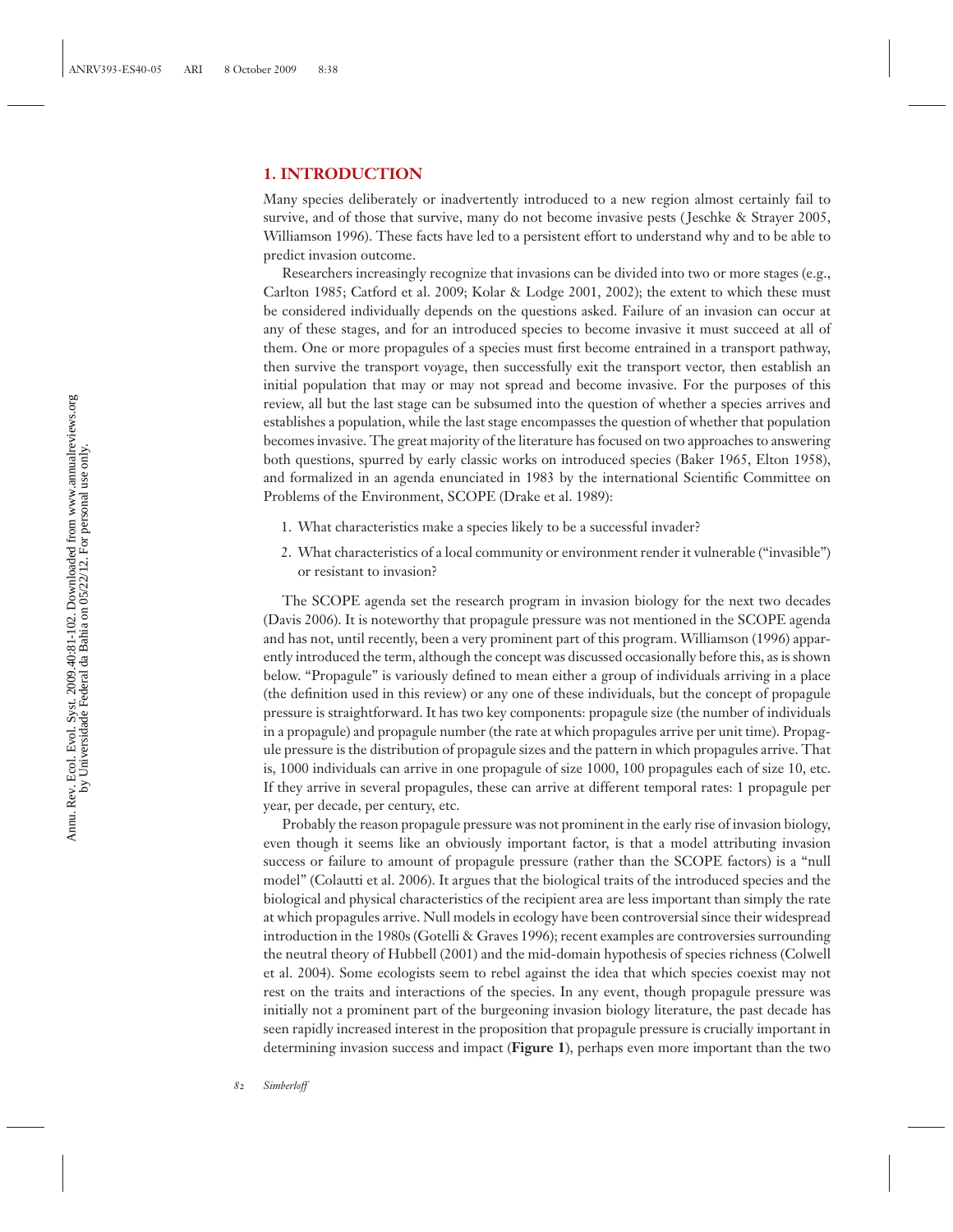

#### **Figure 1**

Number of citations found in a search of the ISI Web of Knowledge for articles published between 1996 and 2008 that included "propagule pressure" in the title, abstract, or key words.

factors—species traits and community/environmental traits—suggested in the SCOPE agenda (see Section 2.4).

The few early discussions of propagule pressure assumed that, if it had any influence at all, it would be on the likelihood that an initial introduction would establish an ongoing population (e.g., MacArthur & Wilson 1967). However, a major recent insight is that propagule pressure can also heavily affect the probability that an established introduction will spread and/or become invasive. The various possible impacts of propagule pressure on introductions are best explored by considering the threats and limitations weighing on nonindigenous populations during initial establishment and subsequent spread.

Almost all estimates of propagule pressure have been indirect—deriving from assumed or (rarely) demonstrated correlations between propagule number and readily measured variables [e.g., numbers of nursery catalogs and other indications of horticultural activity (e.g., Mulvaney 2001), area and dates of plantings (e.g., Krivanek et al. 2006), aquarium trade figures (e.g., Semmens ´ et al. 2004), boat and shipping traffic (e.g., Colautti et al. 2003, Schneider et al. 1998, Semmens et al. 2004), and length of roads (e.g., Dullinger et al. 2009)]. Few researchers (e.g., Wonham et al. 2001) have attempted to measure directly the propagule load associated with such pathways. An important recent development is the use of genetic techniques to generate additional estimates of propagule pressure (Section 3 below).

Epidemiological models of the spread of invasions assume that spatial variation in propagule pressure is the driving force behind the spread, but except for one recent publication (Drake & Lodge 2004), such models have not been used explicitly to model propagule pressure per se. In such epidemiological models, spatial distribution of propagule pressure—variation among sites in propagule rain that they receive—has been implicitly modeled in two ways. Classic diffusion models (e.g., Skellam 1951) assume that individuals disperse with equal probability in all directions by random, short movements across a homogeneous landscape. More recent stratified diffusion models (e.g., Hastings 1996, Lewis 1997, Shigesada & Kawasaki 1997) include occasional longdistance "jump" dispersal believed to be important in the spread of many introduced species. Shigesada & Kawasaki (1997) also allowed for greater probability of movement in some directions than in others by adding a term to Skellam's basic model. Diffusion models have been used with some success to model spread of established invaders (reviewed by Lockwood et al. 2007). This success is assumed to reflect the faithful modeling of propagule pressure, but such models have not been used to attempt to determine explicitly differences in propagule pressure at different points within and outside an established invader's range.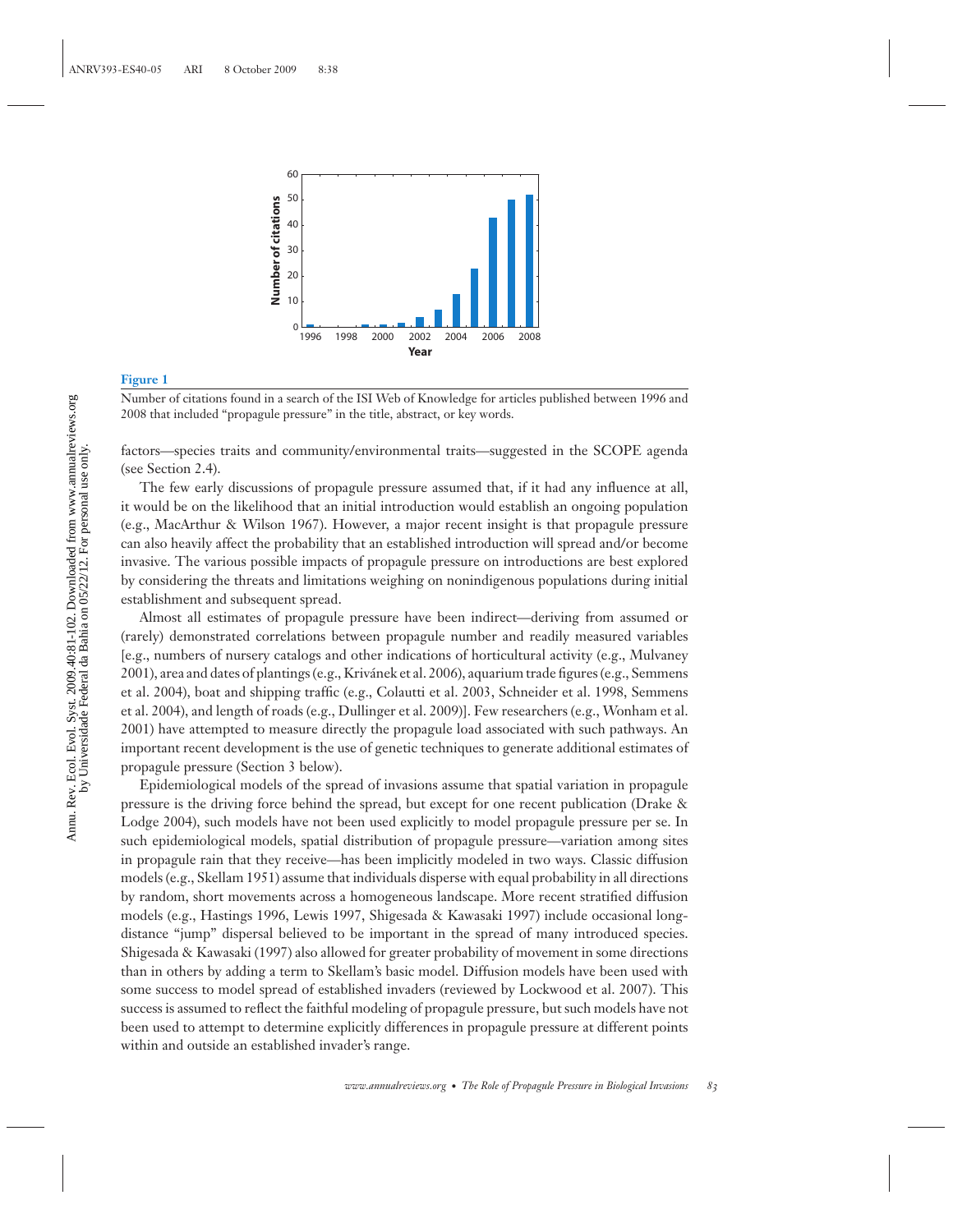Gravity models (Fotheringham & O'Kelly 1989) are also employed to explain and/or predict spread of established introduced species. These consider not only characteristics of the source population (e.g., its size) but also those of potential colonization sites (e.g., their distances from sources) and the spatial configuration of sites. Schneider et al. (1998) used a gravity model to assess risk of zebra mussel (*Dreissena polymorpha*) invasion of various Illinois waterbodies, as did Bossenbroek et al. (2001) to predict zebra mussel invasions of uninfested inland lakes of Illinois, Indiana, Michigan, and Wisconsin and to explain existing invasions in these states. The variables measured to estimate propagule pressure were number of boats leaving and arriving at various points plus pairwise distances between points in the former study, and number of boats in each county and locations and areas of lakes in the latter study. The model of Bossenbroek et al. (2001) explained lake occupancy in parts of Michigan and Wisconsin fairly well, but in neither study were propagules actually documented—that is, propagule pressure was simply estimated by the model. Recently, Drake & Lodge (2004) used a gravity model to model propagule pressure explicitly, rather than simply the spread of an invader, in an effort to suggest management approaches for ballast water.

Niche-based distribution models (e.g., Guisan & Thuiller 2005, Peterson 2006) are frequently used to predict the ultimate distribution of introduced species. These have typically incorporated only environmental variables, but several studies have also incorporated variables representing propagule pressure (e.g., Bossenbroek et al. 2001, Dullinger et al. 2009, Foxcroft et al. 2004, Rouget & Richardson 2003). Dullinger et al. (2009) suggest that distributions of introduced species will eventually achieve an equilibrium determined by the environmental suitability of sites, so that, as an invasion proceeds toward that equilibrium, addition of propagule pressure will eventually contribute little to performance of models based on environmental variables. However, Shmida & Wilson (1985) have shown that parts of a plant species' range may be maintained in spite of unfavorable environment simply by virtue of continuing propagule pressure (which they termed mass effect). Further examples are cited in Section 2.6.

Typically ecotoxicologists seek a dose-response curve to characterize the impact of a chemical on human health (e.g., Felter et al. 1998). Invasion biologists have suggested the same goal for the impact of propagule pressure on establishment success and/or impact (e.g., Lockwood et al. 2005, Ruiz & Carlton 2003)—a sort of invasion analog of the ecotoxicologists'  $LD_{50}$ . This search has been elusive, however (Lodge et al. 2006), partly because there is no simple analog to "dose" (for invasions, it would have to include propagule size, number, and temporal pattern, at least), partly because so many factors weigh on the outcome of an introduction, many of them probabilistically (Sections 2 and 3), and partly because of the inability of invasion biologists to conduct controlled, replicated experiments on more than a handful of species, so few empirical data sets exist on which to base a dose-response curve. However, these few experiments, as well as many observations and models, have yielded a growing understanding of the role of propagule pressure in the trajectories of various invasions.

#### **2. FACTORS AFFECTING PROPAGULE ARRIVAL AND POPULATION ESTABLISHMENT**

#### **2.1. Demographic and Environmental Stochasticity**

Both successful establishment of an introduced species and the process of extinction of dwindling populations are concerned with the probability that a small population will survive. It is thus not surprising that insights relevant to the role of propagule pressure in invasion success should come from observations, experiments, and theory related to conservation of small populations. Even before the advent of modern invasion biology (roughly the mid-1980s), there was occasional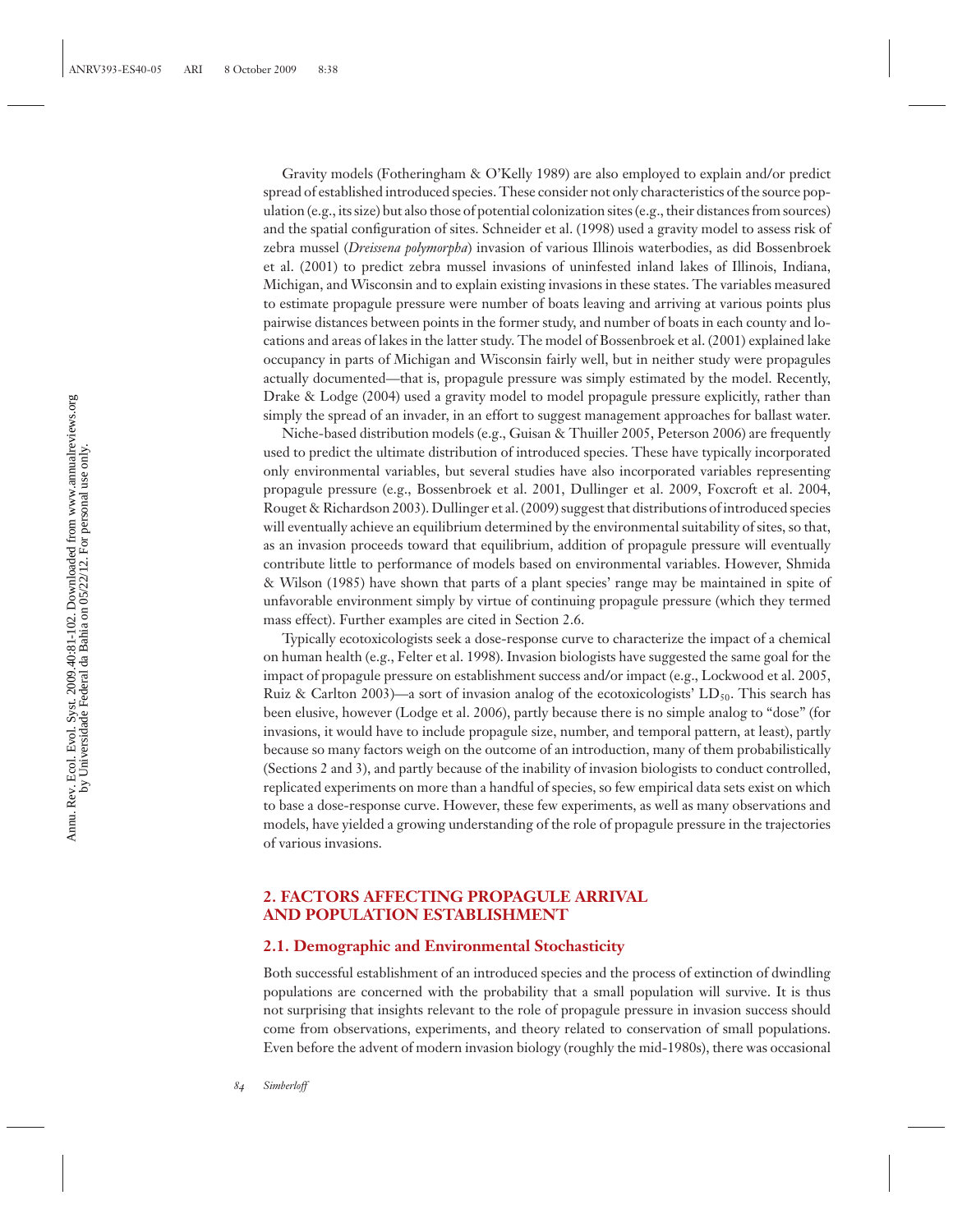interest in the notion that the number of individuals in a founding propagule (propagule size) could determine whether a species arriving in a new site would establish a population, and that the rate at which propagules (or groups of them) arrived would affect the probability that the species would ultimately establish or persist once it did establish.

Probably the most influential early expression of this idea was by MacArthur & Wilson (1967) in *The Theory of Island Biogeography*. They deduced on mathematical grounds that individuals of a species must arrive on an island from outside at a certain rate, depending on demographic parameters of the species, in order for a population to persist. This deduction was elaborated by increasingly sophisticated mathematical modeling and incorporated in a phenomenon that came to be termed demographic stochasticity (Lande 1988, Shaffer 1987). Demographic stochasticity is the random fluctuation of population size by virtue of the population's having a finite number of individuals, and it incorporates random fluctuation in such demographic traits as birth rate, death rate, and sex ratio. In a population consisting of a very few individuals, the probability that all will die in the next interval, or that all offspring will be of one sex, is far greater than in a large population. Demographic stochasticity is highly relevant to determining the minimum viable population size for threatened species (see, e.g., Lande 1988, Shaffer 1987) and also to whether a propagule arriving at a new location will found a population. However, the early literature on invasions referred to this matter only sporadically, concentrating instead on species and/or environmental traits favoring successful invasion.

Environmental stochasticity (Lande 1988, Shaffer 1987)—unusual weather events, floods, fires, etc.—is another factor that interacts with propagule pressure. Even a very large propagule can be totally eliminated if it happens to be in the wrong place at the wrong time. A cold snap or a hurricane could kill every individual of a propagule (especially a small one). However, if further propagules continue to be released, the influence of such random events on the ultimate likelihood of establishment is minimized.

As invasion biology matured, several researchers pointed to the key role of chance, in the form of demographic and environmental stochasticity, in determining initial establishment success of introductions (e.g., Crawley 1989, Daehler & Strong 1993). These phenomena are now widely seen as key to puzzling failures of particular introduction attempts (Sax & Brown 2000).

#### **2.2. Propagule Size and Establishment Success**

Several cases show that increased propagule size can increase likelihood of establishment (**Table 1**). However, some widespread invasions were founded by surprisingly small propagules, a fact that has led to insights on the relationship of propagule size and number to probability of establishment success. For example, the entire North American population of the widespread introduced European solitary bee *Lasioglossum leucozonium* probably originated from one female (Zayed et al. 2007). Similarly, stocks of the encyrtid wasp *Pauridia peregrina* were propagated from a single female, released in California for biological control purposes, and permanently established (Clausen 1978), while stocks reared from just eight individuals of the encyrtid *Anarhopus sydneyensis*, released in California for biological control, also established (Clausen 1978). Simberloff (1986, 1989) describes other insect species introduced for biological control establishing from very small propagules. In most of these biological control releases, the original propagule was first used to rear populations in captivity from which larger propagules could be released to the field. This procedure might circumvent demographic and environmental stochasticity (though not genetic stochasticity, which is discussed below). However, a number of well-established introductions originated from minute propagules released directly to nature. The classic case is that of the North American muskrat (*Ondatra zibethicus*) in Europe. Three females and two males from Alaska were introduced in 1905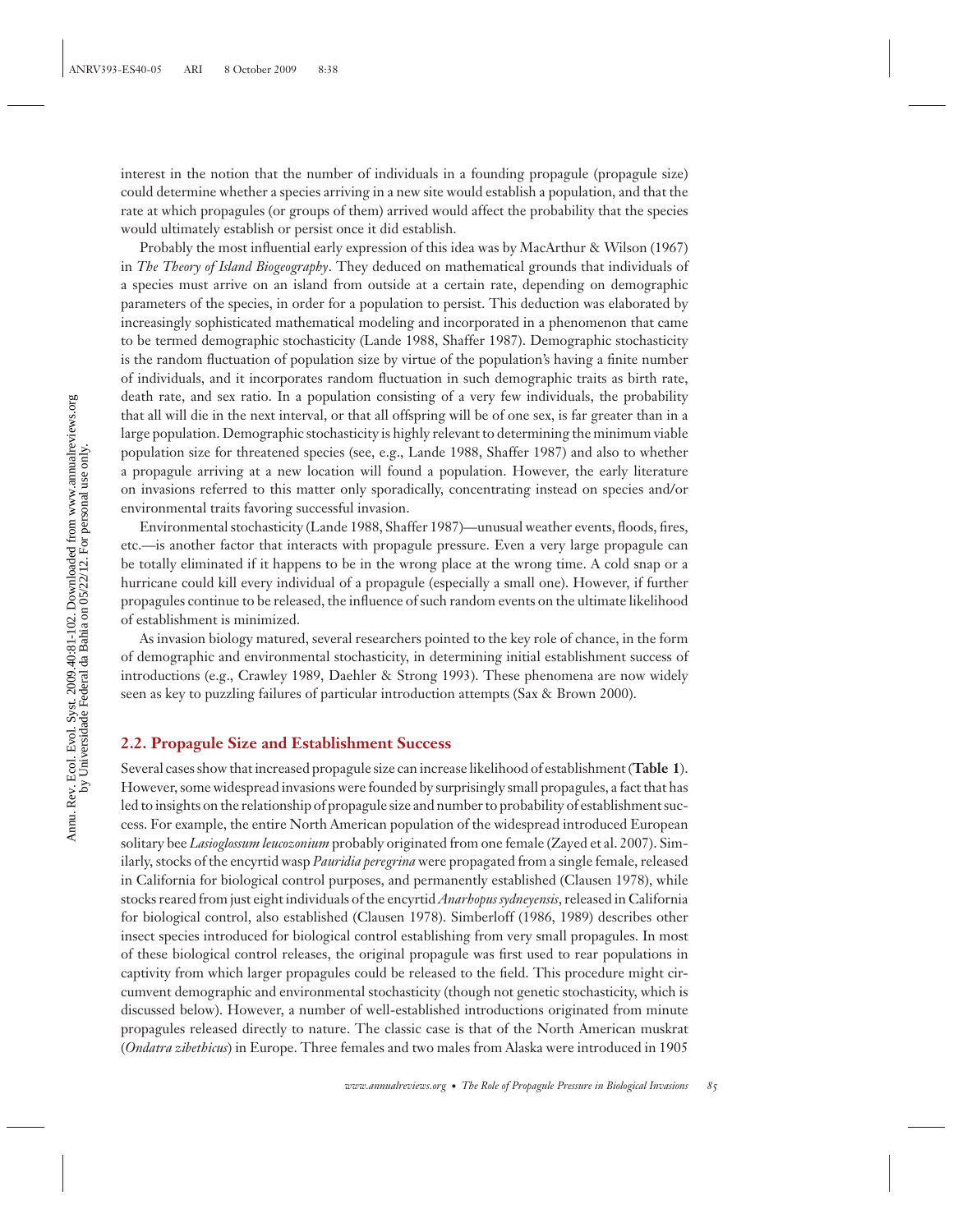| Taxon                         | <b>Location and factor</b>                     | Reference                   |
|-------------------------------|------------------------------------------------|-----------------------------|
| <b>Biocontrol</b> insects     | $Canada - 1,2$                                 | Beirne 1975                 |
|                               | New York, $USA^a - 1$                          | Grevstad 1999               |
|                               | New Zealand <sup>a</sup> – 1                   | Memmott et al. 2005         |
| Aquarius najas (waterstrider) | Finland <sup>a</sup> $-1$                      | Ahlroth et al. 2003         |
| Salmonids                     | Nevada, $USA - 1,2$                            | Colautti 2005               |
| Birds                         | New Zealand $-1,2$                             | Veltman et al. 1996         |
|                               | New Zealand $-1,2$                             | Duncan 1997                 |
|                               | New Zealand $-1$                               | Green 1997                  |
|                               | New Zealand $-1$                               | Forsyth & Duncan 2001       |
|                               | Australia - 1                                  | Newsome & Noble 1986        |
| Ungulates                     | New Zealand $-1$                               | Forsyth & Duncan 2001       |
| Mice                          | Maine islands, $USA^a - 1$                     | Crowell 1973                |
| Myodes glareolus (bank vole)  | Stockholm Archipelago, Sweden <sup>a</sup> – 1 | Ebenhard 1989               |
| Holcus lanatus (velvetgrass)  | California, USA <sup>a</sup> - 1               | Thomsen et al. 2006         |
| Plants                        | Virginia, USA <sup>a</sup> - 2                 | Von Holle & Simberloff 2005 |
| Daphnia magna                 | Laboratory <sup>a</sup> – 1,2                  | Drake et al. 2005           |

**Table 1 Studies indicating positive effect of propagule size (1) and propagule number (2) on establishment of introduced species (additional cases listed by Lockwood et al. 2005)**

aExperimental.

near Prague, Czechoslovakia (Long 2003). By 1914, muskrats numbered 2 million in Bohemia alone and had spilled into Germany and Austria, eventually colonizing most of Europe (although parts of the subsequent spread were aided by other introductions). Similarly, all small Indian mongooses (*Herpestes auropunctatus*) in the West Indies derived, for many years, from four males and five females from Calcutta, liberated in Jamaica for biological control of rats; descendants of these were subsequently released throughout the Caribbean (Long 2003).

Several recent experiments on the influence of propagule size on probability of establishment resulted in populations founded by minute propagules released directly in the field. Grevstad (1999), by introducing a single gravid female to nature, founded a new population of the beetle *Galerucella calmariensis*, a biocontrol agent for purple loosestrife (*Lythrum salicaria*), that was apparently ongoing after three generations. Similarly, Memmott et al. (2005) founded several ongoing (after six years) populations of the psyllid *Arytainilla spartiophila*, used for weed biocontrol, by introducing just two or four individuals in the field. Such examples are not restricted to insects.

Such cases have given rise to what James Carlton (personal communication) has called the Noah fallacy: that a breeding pair (or a mated female; or one individual, for asexual species) suffices for an introduction to take hold and spread. This is not actually a fallacy, as some of the above examples attest: It is theoretically possible for a single pair (or individual) to found a population. However, if we think probabilistically (and invasion biology is largely a probabilistic science), the metaphor of Noah's fallacy is correct in spirit, because for most, if not all, species the probability of such an event is small, even vanishingly small, and larger propagule sizes drastically increase the probability of establishment. Several theoretical treatments predict this increase (e.g., Gabriel & Bürger 1992, Stephan & Wissel 1994), and some experimental research supports it. For example, Grevstad (1999) introduced beetles (*G. calmariensis* and *G. pusilla*) onto purple loosestrife at 36 sites with propagule sizes of 20, 60, 180, and 540. She found that both probability of initial population establishment and population growth rate for those populations that did establish increased with increasing propagule size. Memmott et al. (2005) made 55 replicated releases in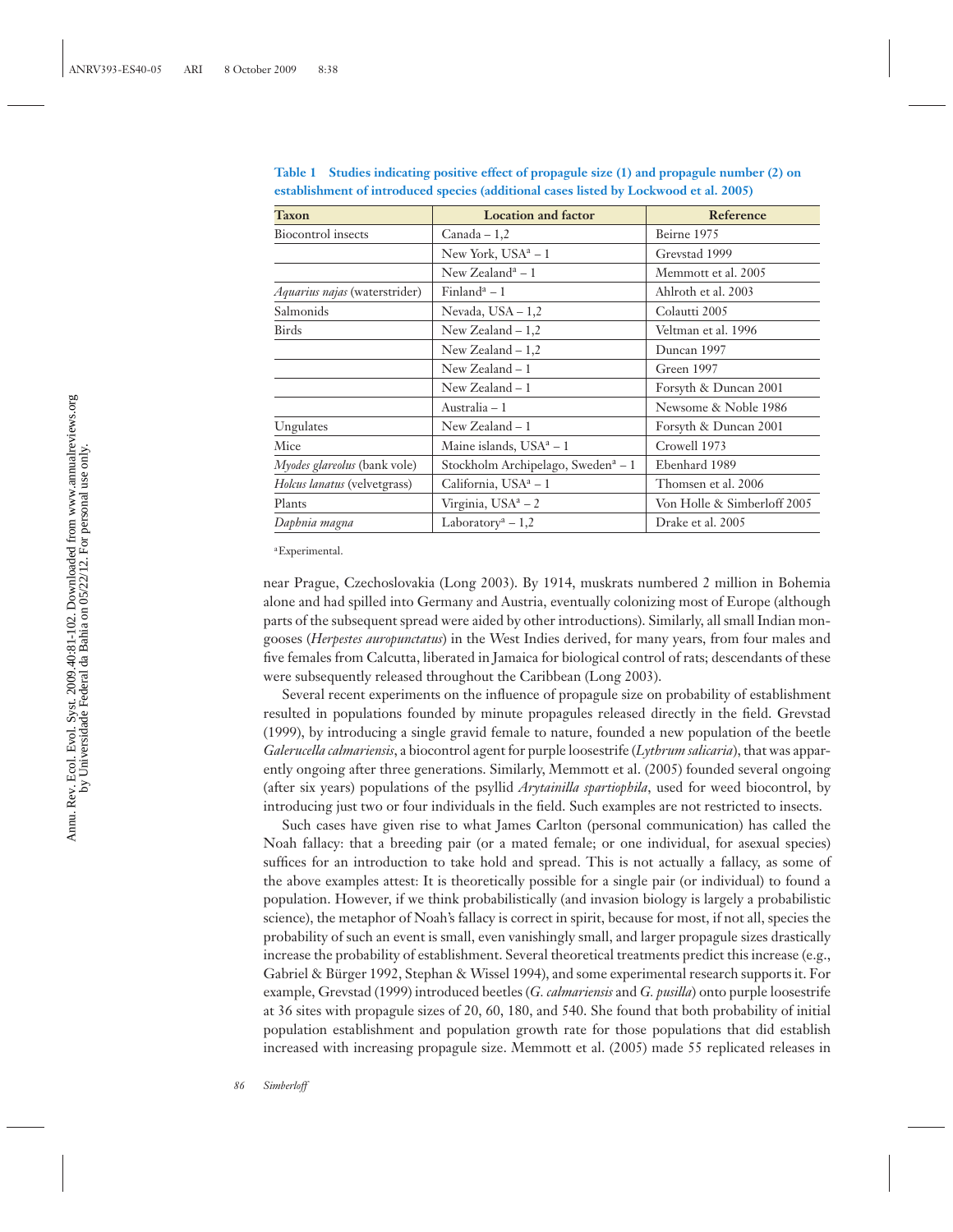the field of 2, 4, 10, 30, 90, and 270 individuals of *A. spartiophila* and found that probability of initial establishment and persistence (only for the first year) increased with propagule size, even though some tiny propagules did establish. Ahlroth et al. (2003) introduced propagules of from 2 to 16 mated female waterstriders (*Aquarius najas*) into 90 Finnish streams and found that probability of population establishment increased with propagule size.

Observations that are not actually experimental (that is, lacking adequate controls and replication) but are drawn from historical introduction records also show that establishment probability increases with propagule size. Pioneering research of this sort was conducted by Beirne (1975) on insects introduced to Canada for biological control. Beirne did not separate propagule size from propagule number, simply tallying total number of individuals of each species introduced, but his results surely implicate total propagule pressure, and probably propagule size, as crucial factors. Of species for which at least 31,200 individuals were introduced, 78% established populations. This statistic fell to 40% when between 5000 and 31,200 individuals were introduced, and to just 10% when fewer than 5000 individuals were introduced. For the subset of species (those introduced to forest habitats) for which individual propagule sizes were available, 60% of species that averaged over 800 individuals per propagule established populations, while only 15% of those with smaller propagules did so.

Similarly, for the 14 ungulate species introduced to New Zealand, releases of propagules smaller than about six individuals were likely to fail while those of larger propagules were likely to succeed (Forsyth & Duncan 2001). Also in New Zealand, of 133 bird species deliberately introduced, data on propagule size and number available for over half (Lockwood et al. 2007) were analyzed by Veltman et al. (1996), Duncan (1997), and Green (1997). All found that establishment probability increased with number of individuals introduced. For example, for species with fewer than 10 individuals released, only 6% established populations, while 36% established when 11–100 individuals were released, and 83% established when more than 100 individuals were released (Green 1997). A similar analysis for birds introduced to Australia yielded similar results: the larger the propagule, on average, the greater the likelihood of establishment (Newsome & Noble 1986). All four species for which more than 500 individuals were released and 11 of the 14 for which between 101 and 500 individuals were released established populations. However, only one of 16 species for which fewer than 20 individuals were released and 6 of 12 for which 21 to 100 individuals were released did so.

#### **2.3. Propagule Number and Establishment Success**

Although fewer researchers have explored the role of number of propagules than of propagule size in determining population establishment, some observations suggest propagule number is important (**Table 1**). The paradigmatic case is that of the Eurasian house sparrow (*Passer domesticus*), introduced to North America. In 1851, eight pairs released in Brooklyn did not establish a population. About 50 birds were released, also in Brooklyn, in 1852, but again establishment failed. Another 50 birds released in 1853, also in Brooklyn, not only established but were the main element in an invasion that eventually covered North America; the house sparrow is now one of the most numerous birds on the continent (Long 1981). As another example, the European red deer (*Cervus elaphus*) was introduced unsuccessfully to New Zealand 31 times before establishment led to spread throughout the entire South Island and much of the North Island (Clarke 1971). Acclimatization societies repeatedly and fruitlessly introduced large propagules of the European rabbit (*Oryctolagus cuniculus*) to New Zealand before one propagule, no larger than the others, led to a disastrous success (Salisbury 1961, Thomson 1922). Sax & Brown (2000) cite other, similar examples.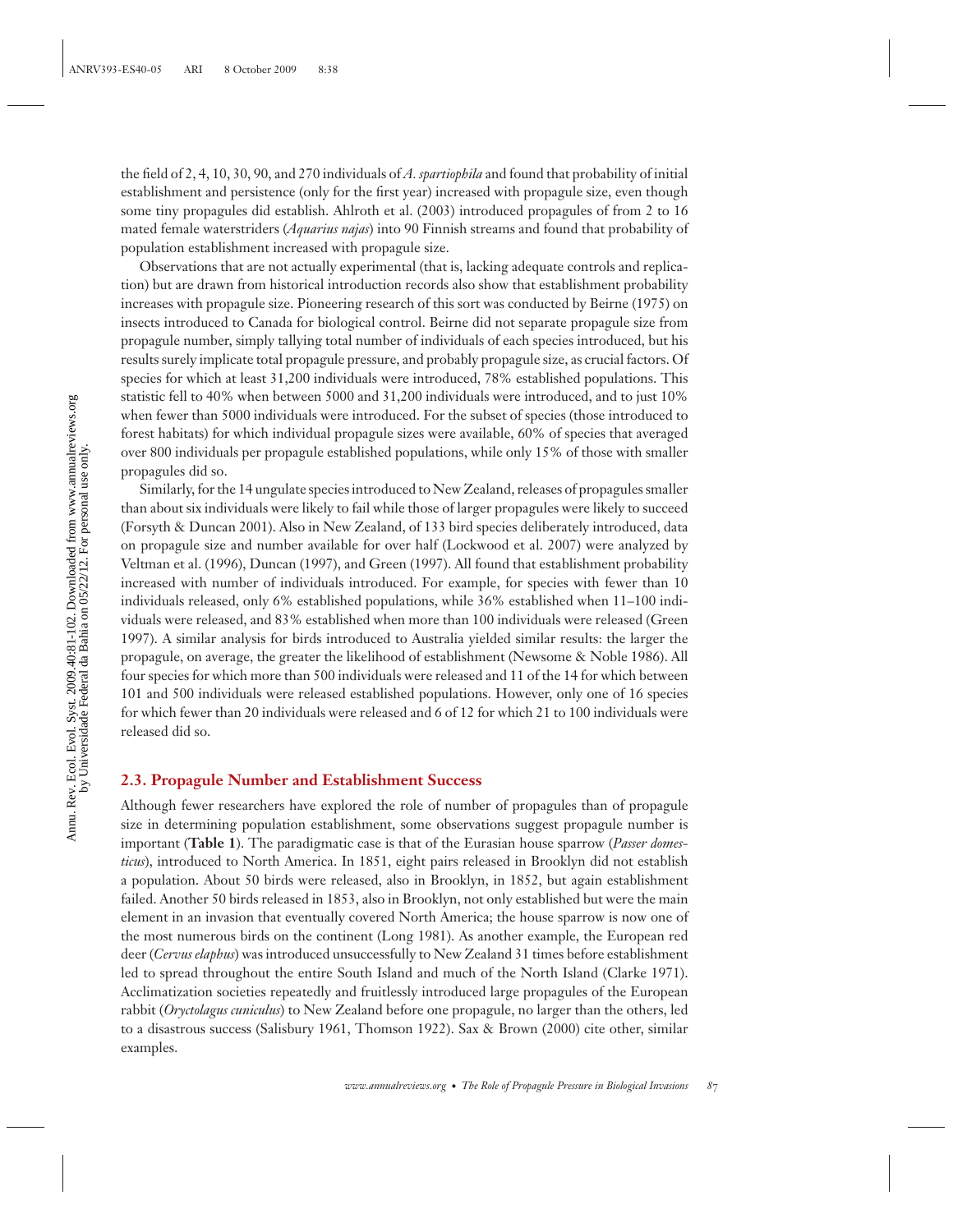Among studies of historical records, Beirne (1975) showed that, for biocontrol insects in Canada, ca. 70% of species introduced more than 20 times established populations, compared to about 10% of those introduced fewer than 10 times. For the New Zealand bird data, Veltman et al. (1996) and Duncan (1997) analyzed the separate impacts of propagule size and propagule number, finding that increases in each aspect of propagule pressure increased probability of successful establishment. For instance, Veltman et al. (1996) found that, of unsuccessful introductions, 36% had been introduced only once and 24% only twice, whereas, of successful introductions, only 4% had been introduced just once and 7% just twice. Most of the established birds had been introduced 10 or more times, while all but 3 of the failures had been introduced fewer than 10 times. A similar analysis by Colautti (2005) of the 13 species (16 subspecies) of salmonid fishes introduced into Nevada yielded similar results: Both propagule size and propagule number were significantly, positively associated with successful establishment.

#### **2.4. Relative Importance of Propagule Pressure, Species Traits, and System Traits**

For observational (as opposed to experimental) data, part of the apparent influence of propagule pressure (size and number) on success rate may be an artifact of which species people try harder to introduce. Previous reports of successful introduction of a species in other areas may induce people to try to release additional propagules if the first few attempts at a site fail (cf. Beirne 1975), whereas they might not try repeatedly if no successes are known elsewhere. Likewise, it would not be surprising if acclimatization societies (such as those introducing birds to New Zealand) would typically use large propagules of species thought to be "successful colonists" from reports elsewhere, whereas species with no substantial colonization record elsewhere would be introduced with very small propagules, almost as an afterthought, if a few individuals could be inexpensively gathered (cf. Simberloff & Boecklen 1991). However, the experimental studies are not subject to this caveat, and much evidence (cited above) shows a substantial influence of propagule size and number on probability of invasion success.

In fact, several studies have suggested that propagule pressure is, in general, the most important factor in determining establishment success, and that much previous research implicating various SCOPE factors—species traits and recipient ecosystem characteristics—is flawed because propagule pressure was not accounted for (Cassey et al. 2004; Colautti 2005; Colautti et al. 2006; Lockwood et al. 2005, 2007). One approach is to show that direct or indirect measures of propagule pressure are correlated with the factors claimed to predict introduction success. For example, Cassey et al. (2004) assembled all available data on propagule sizes of attempted bird introductions, as well as data on other variables said to affect likelihood of population establishment (body mass, geographical range size, fecundity, degree of diet specialization, degree of habitat specialization, dichromatism, migratory tendency, latitudinal difference between source and target, whether the target is an island or mainland). They analyzed all these data across all species both with and without accounting for phylogenetic relatedness. The key finding was that, except for habitat specialization, all other factors were significantly correlated with propagule size, whether or not phylogeny was taken into account.

The implication of this finding is exemplified by considering a commonplace of invasion biology, tracing back at least to Elton (1958): Introductions are more likely to succeed on islands than on mainland (but see Jeschke 2008, Simberloff 1995). This pattern is usually attributed to the tendency of islands to have fewer species than mainland. However, the fact that island introductions tended to entail larger propagules than mainland ones casts the usual explanation into doubt. It is possible that the correlation between island or mainland status and establishment success is wholly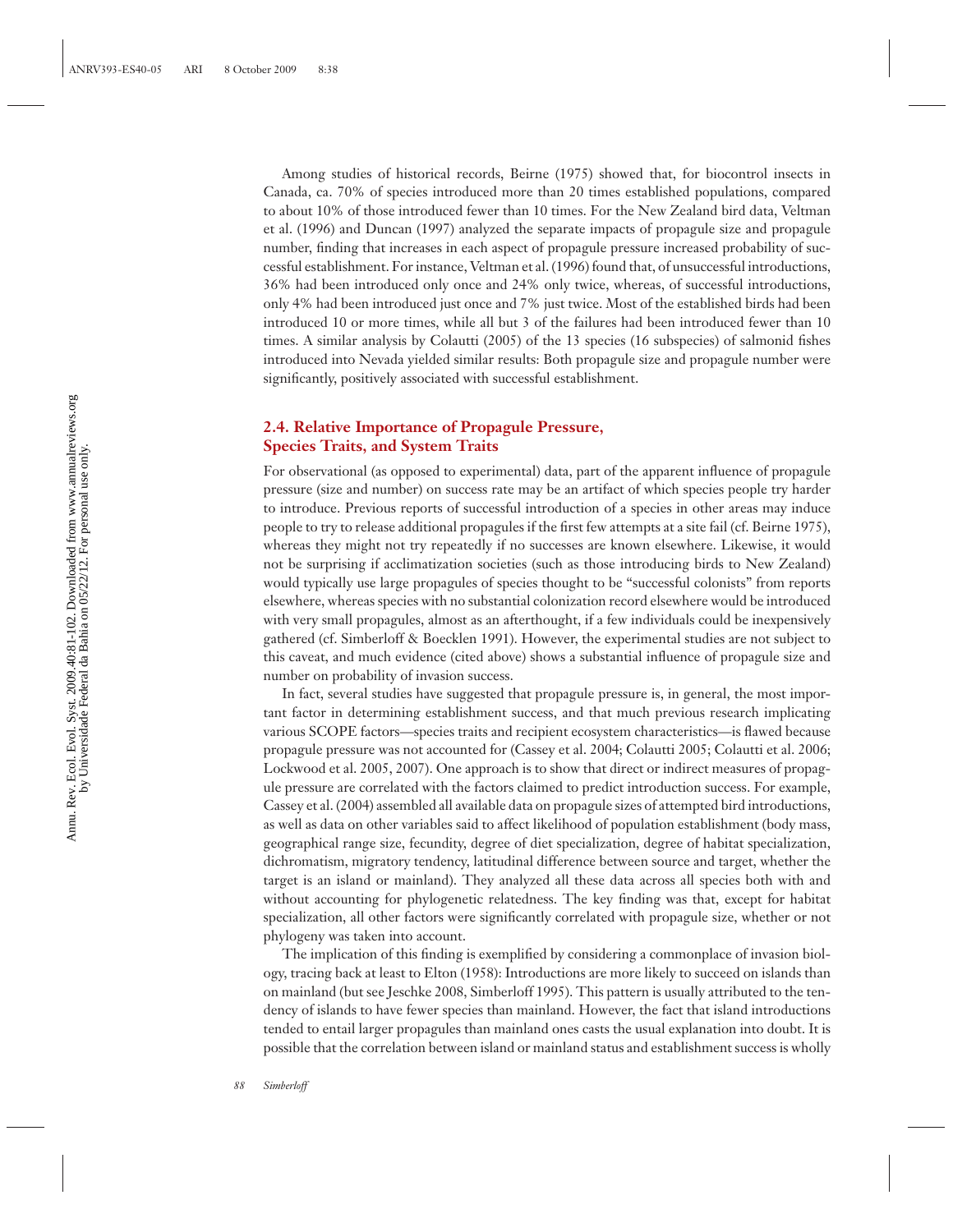or largely an artifact of larger propagule sizes on islands. On some islands (e.g., New Zealand), both acclimatization societies and government agencies were particularly assiduous in attempting to introduce birds (Lockwood et al. 2007).

Colautti et al. (2006) conducted a meta-analysis of 79 studies comparing successful invaders with some contrast group (e.g., native species or failed introductions), tabulating 13 species characteristics often felt to correlate with invasiveness and 7 habitat characteristics widely believed to correlate with invasibility. They also broke invasion into two stages, the establishment/spread phase and the abundance/impact stage. Only 29% of the studies considered propagule pressure, but, for those that did, it was the only significant predictor for the establishment stage and was positively associated with success at both the establishment and impact stages. Colautti (2005) simply showed differences in propagule size and number between successfully introduced salmoninds in Nevada and failures that were at least as large as differences in various species traits often claimed to contribute to successful establishment.

Von Holle & Simberloff (2005) experimentally tested the relative importance of propagule number and ecological resistance (both biotic and abiotic) to establishment by both native and nonindigenous plants in a Virginia streamside habitat. They varied numbers of propagules (groups of seedlings or small plants) and numbers of species of resident plants in quadrats with different flooding regimes (a key physical trait). Propagule number far outweighed native richness and flooding regime in determining whether an invasion occurred. Many experiments have been conducted to determine the extent to which plants are seed-limited (Turnbull et al. 2000). Most of these have been on native species, possibly because sowing seeds of an introduced plant species into areas unoccupied by that species may be illegal or at least seen as unethical. The relatively few experiments of this sort on introduced plants have generally been conducted in small plots unoccupied by the introduced species within a larger, occupied area, and most of these have had just one sowing density of seeds plus an unsown control treatment (e.g., Foster & Dickson 2004, Sanders et al. 2007). Often a seed-sowing treatment was crossed with a site manipulation (e.g., disturbance of some sort). Many of these experiments show that a particular species can germinate and grow in previously unoccupied sites, suggesting that insufficient propagule pressure could conceivably limit the local occurrence of such species. However, few studies were monitored for a long enough period to determine if self-sustaining populations were established (Turnbull et al. 2000), and this feature, combined with the absence of a range of sowing densities, limits the inferences that can be drawn about the relative importance of propagule pressure, species traits, and site characteristics.

#### **2.5. Mechanisms of Demographic and Environmental Stochasticity**

As for why, exactly, increased propagule pressure enhances probability of establishment, demographic stochasticity—chance vicissitudes of demographic parameters such as sex ratio and birth and death rates—must constitute a large part of the answer. As noted above, a very small population has a substantial probability of disappearing for reasons having little or nothing to do with its inherent suitability for biotic or abiotic conditions. Trivially, with only four individuals in one generation (including the founding generation), in sexual species the sex ratio is normally ca. 1:1, so there is a 3% chance that all individuals will be of one sex. For 20 individuals, this probability is only 0.000002. This is to say that very small propagules, or populations that immediately arise from them, may be at great risk of extinction from demographic stochasticity (cf. Lande 1988), but this risk decreases rapidly with increasing propagule size. If a single small propagule is at risk of failure owing to demographic stochasticity, a sequence of propagules may be far more likely to lead to establishment. As Veltman et al. (1996) observe, if the fates of successive identical propagules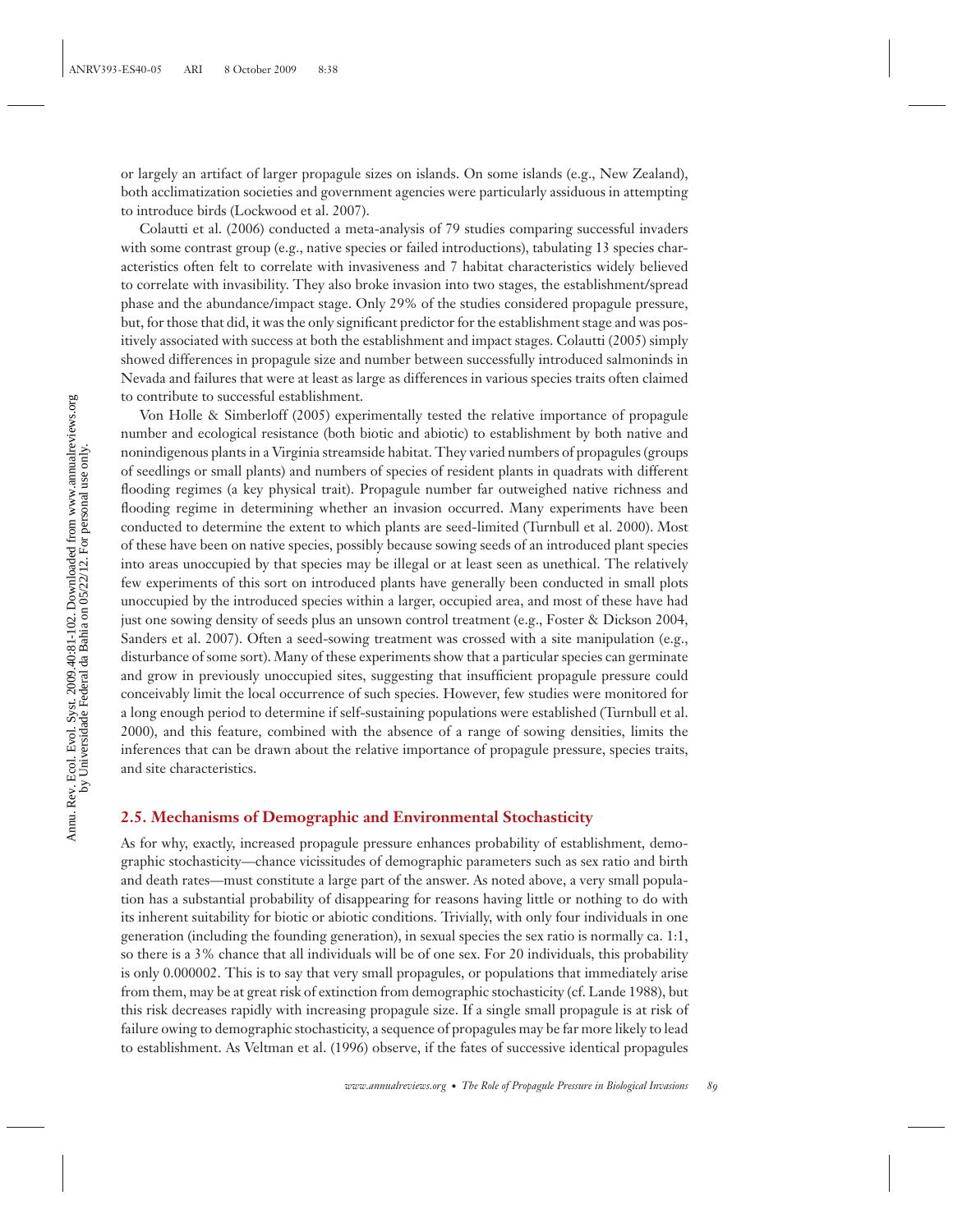are independent and the probability of establishment is  $p$ , then the probability that at least one of *N* propagules will succeed is 1 − (1 − *p*) *<sup>N</sup>* . This number can increase rapidly with *N*.

In sum, increases in both propagule size and propagule number will decrease the likelihood of failure from both demographic and environmental stochasticity, but the roles of the two components of propagule pressure relative to these two risks differ. Environmental stochasticity has an inherent temporal component—a particular disastrous event, like a hurricane, occurs at a particular time and is likely to eliminate every individual even in a large propagule. However, it will not affect subsequent propagules. Thus, propagule number is most likely to lessen risk from environmental stochasticity, even as it may help to compensate for a failure, owing to demographic stochasticity, of a single small propagule. By contrast, increased propagule size is most likely to lessen risk from demographic stochasticity.

Sax & Brown (2000) suggest an additional reason for the differing outcomes of apparently identical propagules and for the role of propagule number. They point to a spatial analog of environmental stochasticity: the differences, even over short distances, of locations in terms of suitability for a particular species. Drawing on the hypothesis (Pulliam 1988) that many sites within most species' ranges are demographic "sinks" and relatively few are "sources" that maintain an entire metapopulation, Sax & Brown (2000) argue that many propagules introduced to the same general region will likely land in unsuitable, sink sites. Increasing numbers of propagules increase the likelihood that at least one will land in a suitable area and become a source. Of course, demographic stochasticity could combine with this phenomenon to produce a range of outcomes for identical propagules. The demographic parameters (e.g., death rate) at different sites may differ, but always probabilistically.

Arrival condition may greatly affect the impact of propagule pressure on probability of establishment (Carlton 1996, Lodge et al. 2006, Verling et al. 2005, Wonham et al. 2001). For many historical instances of disparate results from introduction of apparently similar propagules (see Section 2.3), researchers have speculated on ill health of the failed propagules. For ballast water, propagule load is a function of route, voyage length, ship type, and likely other factors, many of which will also affect the condition of arriving individuals, so that indirect estimates of propagule pressure from number of ship arrivals will err somewhat (Verling et al. 2005). Clearly, varying propagule condition can contribute to apparent demographic stochasticity.

The discussion so far has treated initial establishment of an introduced species. Propagule size and number may have influences beyond establishment—for instance, on ultimate geographic range of an introduced species in its new home. These are discussed in Section 3.

#### **2.6. Limitations of the Role of Propagule Pressure in Establishment**

Finally, the facts that propagule pressure is highly correlated with other factors thought to influence establishment and that it was the only significant predictor of establishment success in a metaanalysis (Colautti et al. 2006) do not imply that a sufficiently large propagule, or a sufficiently large number of large propagules, will ensure establishment anywhere of any introduced species. For instance, the European partridge (*Perdix perdix*) was introduced unsuccessfully to New Zealand 24 times, with a minimum total of 676 individuals (Veltman et al. 1996). This failure is perhaps not surprising; the same species has failed in the Hawaiian Islands, Australia, and several European islands a number of times and has never survived in these regions (Long 1981). Exactly why it has such a dismal record is unknown, but surely it is not from lack of introduction effort (propagule pressure). There must also be innumerable releases of various species in regions where the climate is totally unsuitable, so establishment never occurs. Piranhas (*Pygocentrus nattereri*) are routinely taken as aquarium releases in lakes in the northern United States, but they cannot establish because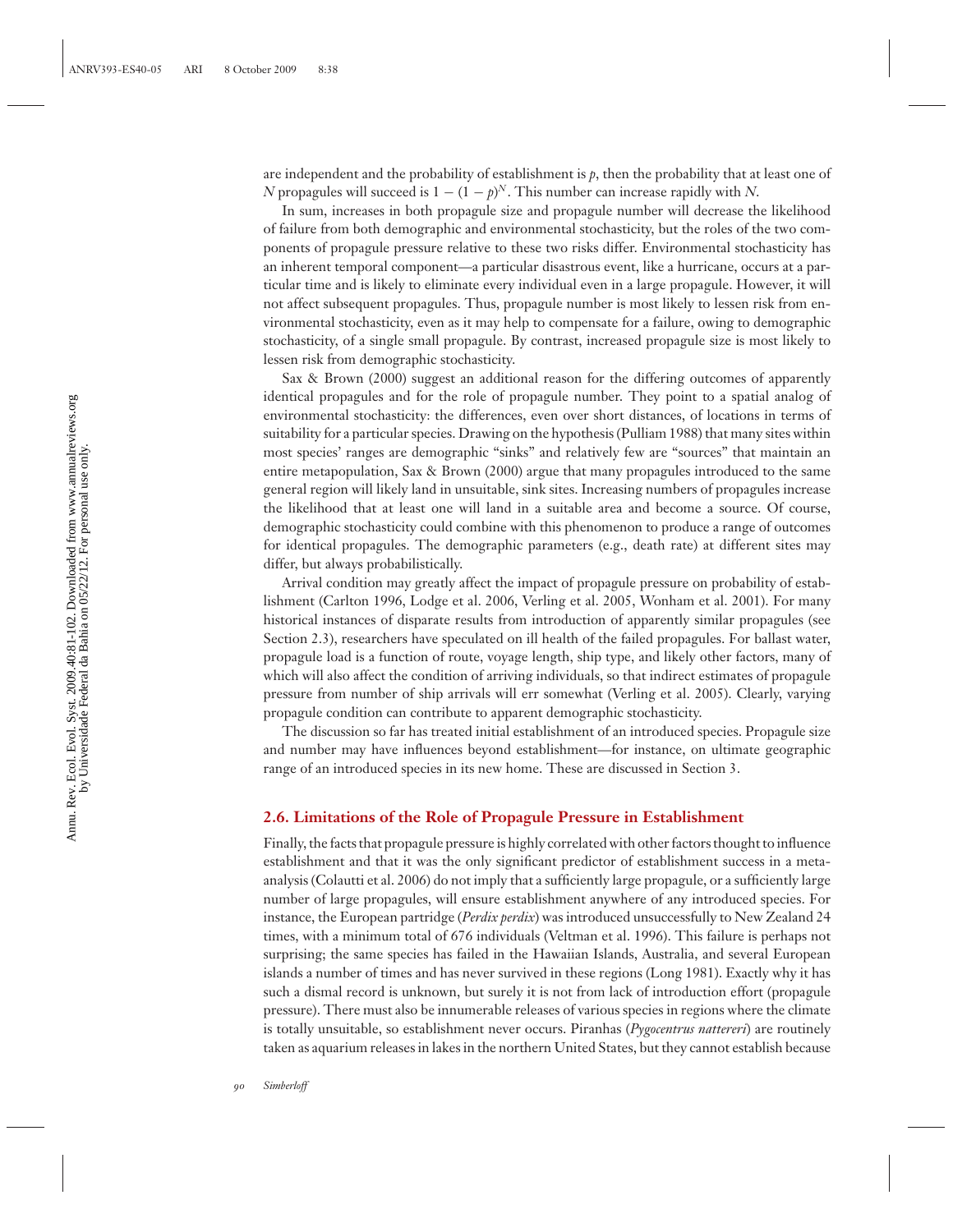it is too cold (Fuller et al. 1999). Introductions to southern states may be another matter and, of course, global climate change could change such a perennial failure into an established pest. However, the range of abiotic conditions that a species can tolerate is always bounded. Many agricultural crops are extensively planted in regions where they fail to establish wild populations despite what must be massive propagule pressure. Surely a factor that often contributes to this failure is selection for desirable agricultural traits (e.g., high biomass production) that sometimes comes at the expense of dispersal ability and/or competitiveness.

Sufficient propagule pressure may lead to the illusion of establishment for what is truly a transient species. On Grand Cayman Island, the cultivated fruit tree*Manilkara indica* may be an example (F. Burton, personal communication). It persists for decades in scattered suitable sites, entire stands inevitably dying out during extreme drought or seawater inundation accompanying hurricanes, whereas other stands are initiated by deliberate planting. However, because the species is present at virtually every census interval, it appears to be established. Similarly, the Caribbean brown anole (*Anolis sagrei*) at the northern edge of its introduced U.S. range in Georgia presently probably persists only by the occasional arrival of propagules on northbound automobiles (Campbell 1996; T. Campbell, personal communication). These cases exemplify the "rescue effect" suggested for island biogeography by Brown & Kodric-Brown (1977).

#### **2.7. Climate Change and Propagule Pressure**

Persistence maintained by exogenous propagule pressure can be converted to true establishment by changes in biotic or abiotic barriers facing an invader; future global warming could allow *Anolis sagrei* to persist in Georgia without propagules arriving from Florida. The "mass effect" of Shmida & Wilson (1985) could be one means by which a population is maintained solely by propagule pressure until the environment becomes suitable. This is a similar scenario to the source-sink model of Pulliam (1988) discussed above, although the source-sink model applies to a metapopulation established in discontinuous sites, whereas the mass effect model pertains to a single population in a large, continuous range.

Traditional explanations of how climate change will affect rates and impacts of biological invasions (e.g., Hellmann et al. 2008, Stachowicz et al. 2002) rest on the notion that individuals that would have died or been unable to reproduce because of cold temperature will survive and propagate when the climate warms. Growing evidence on the role of propagule pressure suggests a subtler possibility—a smaller propagule size than previously required to have a high probability of establishing an ongoing population. When the physical environment changes, an introduced species that was present only by virtue of exogenous propagule pressure can establish an ongoing, reproductive population, because fewer individuals will be required for establishment (D'Antonio et al. 2001, Thomsen et al. 2006). Thomsen et al. (2006) showed experimentally that varying physical factors reduced the size of a propagule necessary for a high probability of successful establishment of the European grass *Holcus lanatus* in California.

What appears superficially to be gradual spread of an established introduced species by virtue of gradual warming can also be an artifact of unsuspected ongoing propagule pressure; an example is discussed in Section 2.3.

#### **3. SPREAD AND INVASION: PROPAGULE PRESSURE, LAG TIMES, AND GENETICS**

#### **3.1. Inbreeding Depression, Drift, and the Genetic Paradox of Invasion Biology**

Many examples of Section 2 exemplify a paradox of invasion biology. The foundational principle of conservation genetics is that small population size, in addition to enhancing risk of extinction from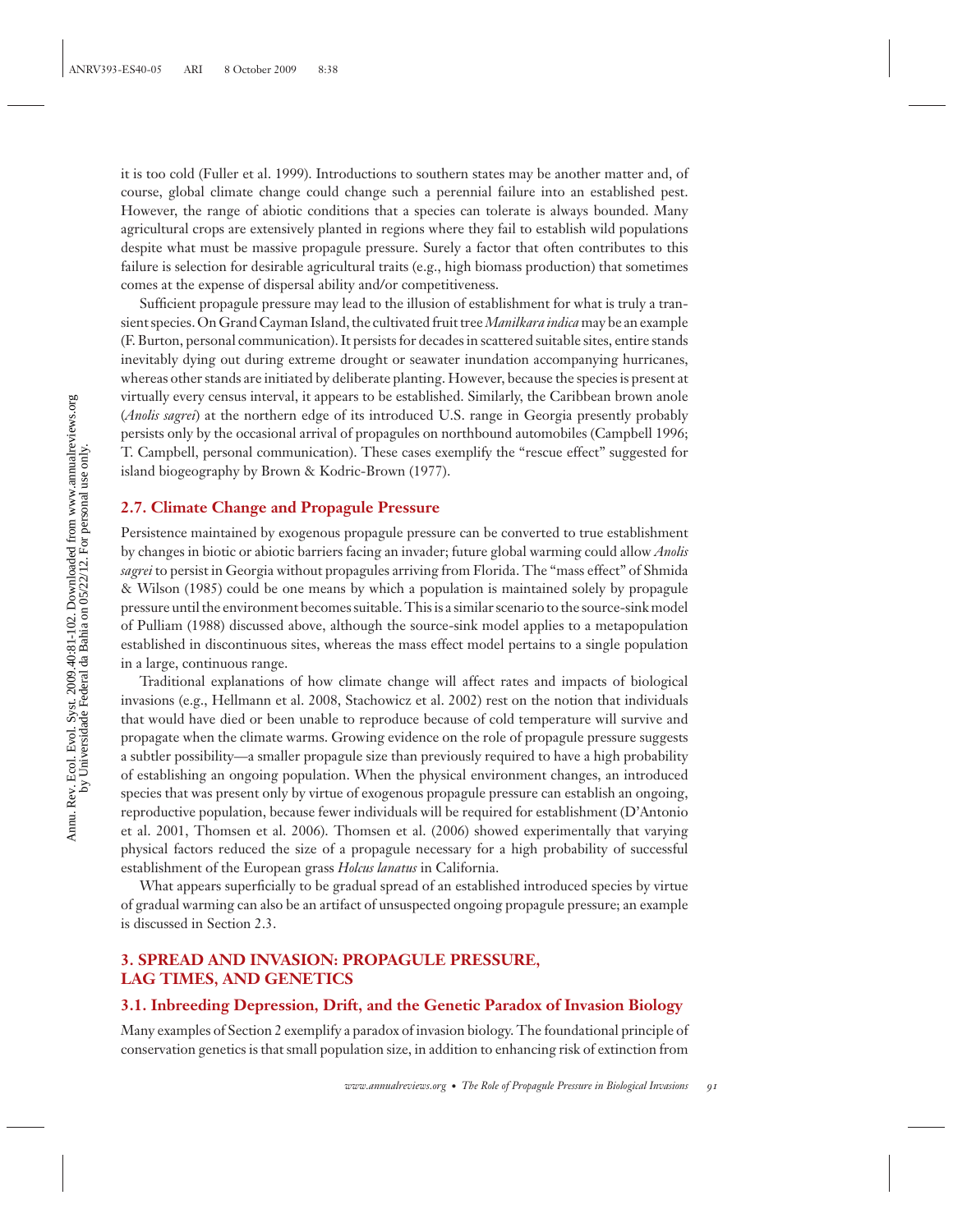demographic and environmental stochasticity, threatens short-term extinction from inbreeding depression. It also threatens extinction in the longer term from genetic drift, which reduces genetic variation that would allow adaptation to changing environments (Allendorf & Lundquist 2003, Frankham et al. 2002). The bottleneck effect and founder effect of classical genetics are expressions of this phenomenon and have long been invoked to explain deleterious genetic effects in small populations. Yet, many widespread, invasive populations have originated from small propagules.

The paradox may be partly resolved if inbreeding depression is not as universally debilitating as is widely advertised (Allendorf & Lundquist 2003), and theoretical evidence shows its effects are most severe when a formerly large population is suddenly greatly reduced in size and less harmful when a population has always been small or declines gradually (Groom et al. 2006). Another possible resolution of the paradox is that those widespread invasions we observe today that originated from small propagules are simply the small minority that survive. After all, these factors act probabilistically, so one would expect some survivors even if the theory is correct. However, it seems unlikely that inbreeding depression or drift causes most introduction failures. Lande (1988) argues that, for very small populations (the size of most propagules of introduced species), demographic and environmental stochasticity are more likely than genetic factors to cause extinction.

Part of the paradox may be resolved by the fact that some invasive species, even though the size of their initial (and subsequent) propagules is small, receive a continuing flow of propagules, and these may bring increased genetic variation that counters inbreeding depression and drift. Such variation would not easily have been detected until the advent of modern molecular genetics, so only recently has strong evidence for this phenomenon of increased genetic variation from continuing propagule pressure been advanced. Roman & Darling (2007) reviewed evidence from 43 aquatic and marine invaders and found that 27 of them did not have significantly reduced genetic diversity in their introduced ranges; of these, at least 14 had multiple introduction events, and for at least 3 species arrival of propagules has been virtually continuous.

Increased genetic variation from continued propagule pressure may not only stem extinction from inbreeding depression and drift; it could also lead to new genotypes better adapted than those of the initial colonists to the local environment or adjacent ones, thereby enhancing likelihood of persistence and possibly spread (McCauley 1991). A continuing flow of propagules, particularly from a variety of sources, would be a likely means of increasing genetic diversity. Much of the new genetic research yielding information on formerly unsuspected propagule pressure simply documents its occurrence, without providing strong evidence that the new variation is critical to either survival or spread. However, some studies implicate better adaptation.

#### **3.2. Evidence that Propagule Pressure Brings Better-Adapted Genotypes**

Research by Saltonstall (2002) strongly suggests that ongoing propagule pressure can adapt an introduced population to different environments and shows that propagule pressure may even render an innocuous species invasive. Common reed (*Phragmites australis*) has been present in the U.S. Southwest for at least 40,000 years and on the Atlantic and Pacific coasts for several thousand years. However, its geographic range and abundance increased greatly in the past 150 years, and it is widely recognized as a highly invasive weed, particularly in disturbed wetlands but even spreading to undisturbed sites (Saltonstall 2002). Using cpDNA sequences, Saltonstall (2002) demonstrated that this expansion probably resulted from invasion by a non-native genotype that has both displaced native genotypes (some of which are now regionally extinct) and spread to areas not formerly occupied by the species. The introduction probably occurred in the early nineteenth century, when soil ballast of ships was widely dumped or used to fill wetlands. The non-native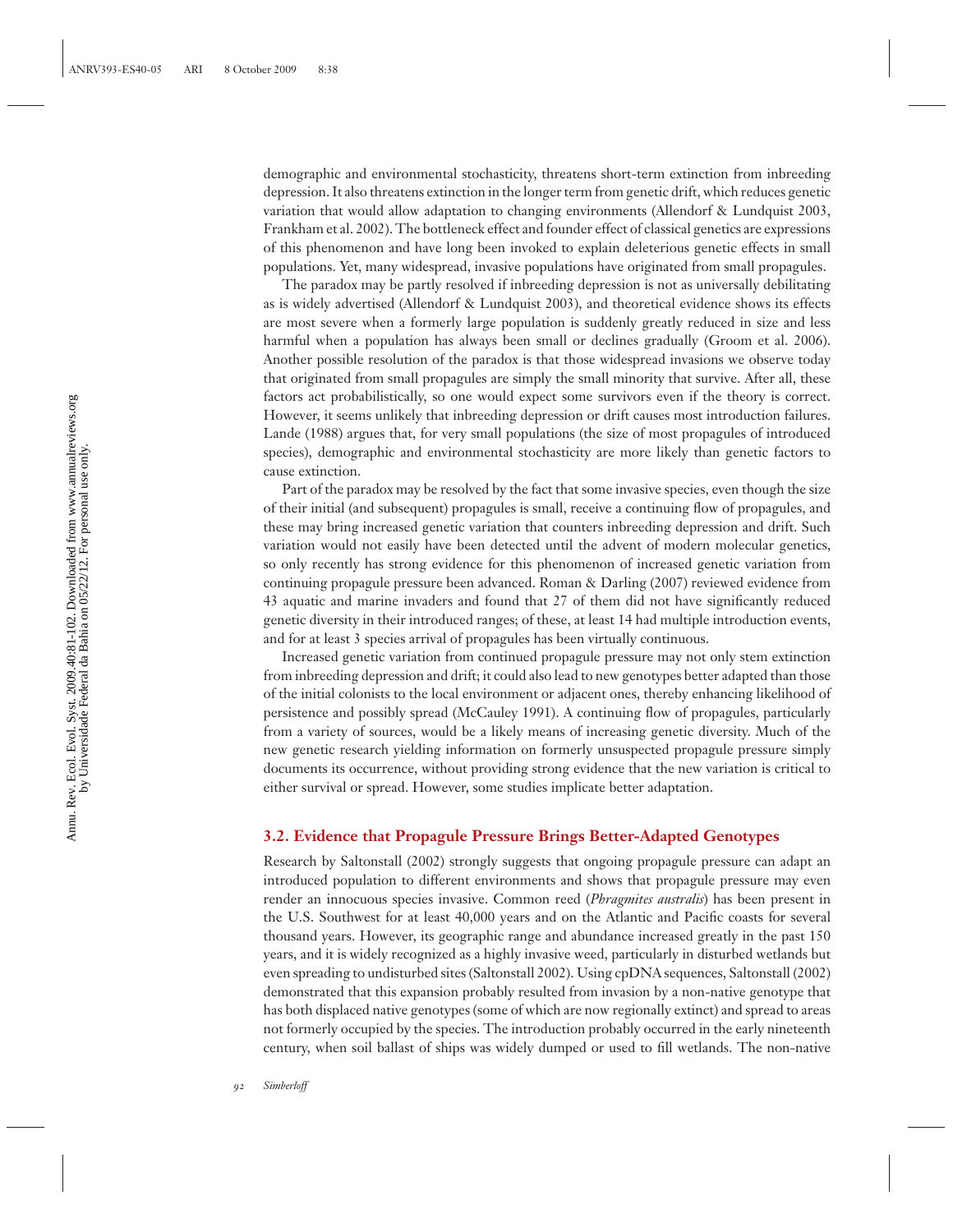genotype did not spread rapidly at first but was probably widely distributed during construction of railways and roads in the late nineteenth and early twentieth centuries. Lavergne & Molofsky (2007), using allozyme loci, demonstrate a remarkably similar scenario for invasive reed canary grass (*Phalaris arundinacea*) in North America: Multiple introductions from Europe have led to recombination and the production of novel genotypes in North America, and higher genetic diversity and heritable phenotypic variation than in Europe. These features, in turn, allowed for rapid selection of more invasive genotypes.

A similar explanation seems likely for the expanded range of the highly invasive European green crab (*Carcinus maenas*) in North America (Roman 2006). First recorded in 1817 in the United States in New York and southern Massachusetts, this species gradually spread (taking almost a century) to the Gulf of Maine. However, it did not reach northern Nova Scotia until the 1980s. The most common hypothesis for this slow northward trend is gradual warming of regional surface waters and/or gradual adaptation to colder water through natural selection of existing stocks (e.g., Audet et al. 2003). This explanation aligns with hypotheses linking climate change to the spread of invasive species (Stachowicz et al. 2002) and with the traditional interpretation of invasion success as a function of species and system traits. However, Roman (2006), sequencing a mitochondrial gene, showed that new genetic lineages in the northern part of the crab's Canadian range (part of greater genetic diversity there than in the southern part of the range) probably derived from separate invasions in the 1980s and can survive in colder water than the older lineages from the southern part of the introduced range. The new genotypes probably arrived in ballast water along new shipping routes (Roman 2006).

Finally, intriguing experimental evidence in the waterstrider research by Ahlroth et al. (2003; described above) suggests how genetic variation in founding populations might enhance establishment probability. In their experiments, in addition to propagules being of different size, they were composed of individuals of either one or two source populations found to be distantly related to each other by genetic analysis. In a logistic regression model, both propagule size and number of source populations contributed to establishment: For a given propagule size, establishment probability was always higher for two sources than for one. Ahlroth et al. (2003) examined establishment success before breeding of propagule members, so they were calculating likelihood that at least some individuals would survive to breed, and the logical interpretation of their result is that particular genotypes were better suited than others to survive in the particular streams to which they were introduced. This is an additional effect beyond those usually sought for genetic impacts on the role of propagule size in establishment probability, that is, inbreeding depression and drift.

#### **3.3. Another Paradox: Increased Genetic Variation in Founder Populations**

Other research (**Table 2**) shows that continuing propagule pressure increases genetic variation (and, in some studies, this research demonstrates unsuspected propagule pressure) without demonstrating that the increased variation is important for persistence and/or spread. A prime example is research by Kolbe et al. (2004) on the brown anole, a Caribbean lizard spreading into the continental United States (discussed above). The brown anole first invaded the Florida Keys in the late nineteenth century but did not begin to spread further until the 1940s, and its range has expanded even more rapidly since the 1970s. The expansion is probably due to the slow spread northward of the original introduction plus additional introductions into various areas of peninsular Florida (Campbell 1996). Genetic analysis and phylogenetic reconstruction indicate at least eight separate introductions into Florida and additionally show that two-thirds of the populations in Florida have haplotypes originating from more than one Cuban population, mixing that never occurs in Cuba itself (Kolbe et al. 2004). Most Florida populations therefore have more genetic variation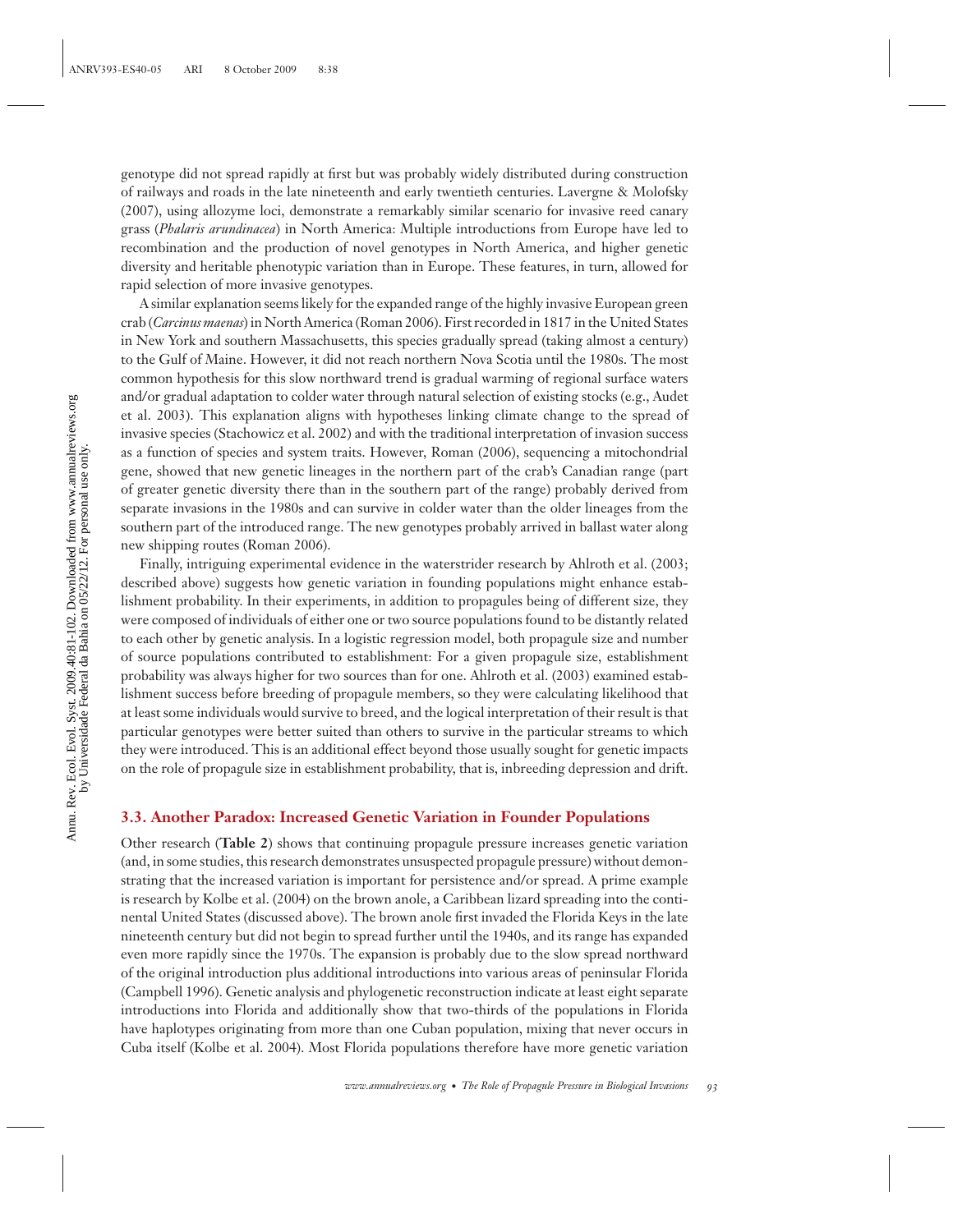| <b>Taxon</b>                                          | Location       | Reference                |
|-------------------------------------------------------|----------------|--------------------------|
| Carcinus maenus <sup>a</sup> (green crab)             | North America  | Roman 2006               |
| Phragmites australis <sup>a</sup> (common reed)       | North America  | Saltonstall 2002         |
| Phalaris arundinacea <sup>a</sup> (reed canary grass) | North America  | Lavergne & Molofsky 2007 |
| Anolis sagrei (brown anole)                           | <b>USA</b>     | Kolbe et al. 2004        |
| Undaria pinnatifida (brown alga)                      | Worldwide      | Voisin et al. 2005       |
| Cyclope neritea (gastropod)                           | Europe         | Simon-Bouhet et al. 2006 |
| Dreissena polymorpha (zebra mussel)                   | North America  | Stepien et al. 2002      |
| Bythotrephes longimanus (spiny water flea)            | North America  | Berg et al. 2002         |
| Gammarus tigrinus (amphipod)                          | Europe         | Kelly et al. 2006        |
| Ambrosia artemisiifolia (ragweed)                     | France         | Genton et al. 2005       |
| Dreissena rostriformis bugensis (mussel)              | Eastern Europe | Therriault et al. 2005   |

**Table 2 Evidence for positive effect of ongoing propagule pressure on genetic diversity for established introduced species**

aEvidence of increased adaptation.

than native populations in Cuba and, paradoxically, more recently established introduced populations have more genetic variation than older ones, because the former arose from propagules from multiple sources. It even seems likely that subsequent invasions of this anole to Hawaii and Taiwan came from Florida and not Cuba, because they have combinations of haplotypes found in Florida but not in the native range (Kolbe et al. 2004). This research turns the conventional wisdom on its head that newly established populations of nonindigenous species are automatically genetically depauperate and likely to manifest bottleneck or founder effects. If there is continuing propagule pressure, genetic impoverishment need not always occur.

Ongoing propagule pressure bringing substantial genetic variation is also implicated by isozyme analysis of Eurasian *Capsella bursa-pastoris* (shepherd's purse) in North America (Neuffer & Hurka 1999), in which a minimum of 20 independent introductions were detected. Similarly, mitochondrial DNA analysis demonstrates ongoing propagule pressure in the rapid spread of the brown alga *Undaria pinnatifida* (Voisin et al. 2005). All native Asian populations have low genetic diversity, but these often differ greatly. However, both European and Australasian introduced populations have increased genetic diversity, pointing to multiple introductions. Further, the distribution of haplotypes allowed strong inferences about the nature of these introductions. For instance, in New Zealand, recurrent introductions are implicated, probably inadvertent results of ship traffic. In Europe, both deliberate mariculture introductions and inadvertent introductions by ships have contributed to the spread. As another example, Simon-Bouhet et al. (2006) show, by mtDNA sequence data, that the recent northward expansion of the cryptogenic mollusc *Cyclope neritea*, hypothesized to be due to warming, is probably due instead to propagule pressure, that is, recurrent introductions from several different regions. Also, because this gastropod has no planktonic larval stage and is restricted to an uncommon, discontinuously distributed substrate, this propagule pressure is probably anthropogenic, likely entailing inadvertent movement with the culture of oysters or other shellfish.

Stepien et al. (2002), using randomly amplified polymorphic DNA (RAPDs), found that populations of zebra mussels in North America have surprisingly high genetic variability, implying that there were large numbers of founders and that populations differ substantially from one another, suggesting multiple introductions. The palearctic zooplankter *Bythotrephes longimanus*, invasive in the Great Lakes, manifested a founder effect (heterozygote excess and surprisingly low levels of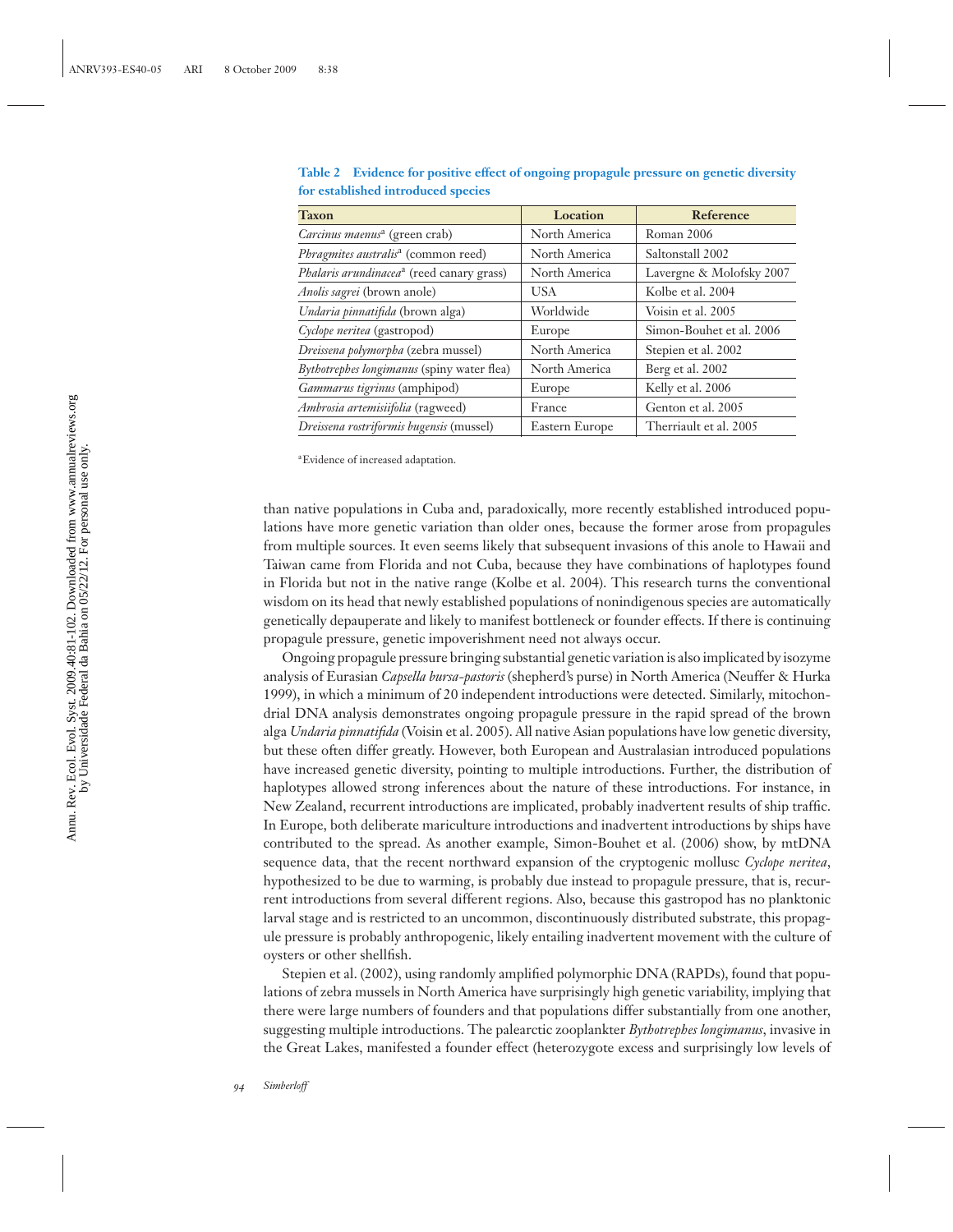among-population variation) in early collections there, but this effect disappeared by 1996 (Berg et al. 2002). Indirect evidence suggests that at least part of this change was due to a continuing influx of propagules from Russia (Berg et al. 2002).

#### **3.4. The Mysterious Lag Time Phenomenon**

Many introduced species that ultimately become widespread and invasive do not do so immediately. Rather, the initial population remains small, local, and innocuous for a period that may last decades, then suddenly expands dramatically to become an invasive pest. Salisbury (1953) was perhaps first to remark on this phenomenon, and Kowarik (1995), Crooks & Soule (1996), and Crooks (2005) ´ have published recent reviews. A variety of explanations have been proposed for lag times both for particular invasions and as a general phenomenon, but many cases remain puzzling.

Salisbury (1953) raised the possibility of a necessary buildup of a sort of "infection pressure" of propagules before an actual invasion can occur but did not elaborate on exactly how low numbers would prevent invasion by an established population. For some bacteria, classic observations accord with the idea of a necessary "infection pressure," and recent research provides striking insights into a mechanism. For many bacterial species, large populations produce an effect, whereas small populations do not. For instance, outbreak of plant disease can sometimes be predicted from the propagule size at a site (Shrum 1978). This relationship is complicated by the fact that individuals of many potential pathogens can be inactive but still viable and become active given some environmental cue. Ingested human pathogens provide other examples: 180 cells of *Shigella flexneri*,  $10^5$  cells of *Salmonella typhi*,  $10^3-10^8$  cells of *V. cholerae*, and  $10^6-10^8$  cells of *Escherichia coli* are necessary for pathogenic activity (Collins 1993, Levy 1986). It is possible that many such bacterial effects are mediated by quorum sensing (Liu et al. 2007, Miller & Bassler 2001), a phenomenon recently discovered in an increasing number of bacterial species. Quorum sensing is a means by which bacteria emit chemical signal molecules (autoinducers) that, when a threshold concentration is reached (because of a threshold density of cells), cause an alteration in gene expression. For instance, quorum sensing has been shown to trigger virulence in human pathogens such as *Pseudomonas aeruginosa, Staphylococcus aureus*, and *V. cholerae*, as well as the plant pathogens *Agrobacterium tumefaciens* and *Erwinia carotovora*.

Exactly what analog to quorum sensing in bacteria could generate in animals and plants a phenomenon of a necessary threshold density (and, thus, a lag before widespread invasion) is unclear. The Allee effect (Allee 1931) of behavioral ecology is sometimes adduced as a general explanation for lag times in animal introductions (e.g., Shigesada & Kawasaki 1997). Allee effects were initially defined (Allee 1931) as stylized behavior of vertebrates that fails when population density falls below a threshold density, but the concept has been generalized (e.g., Courchamp et al. 1999, Dennis 2002, Lockwood et al. 2007) to encompass any reduction in population growth rates at low population densities. The Allee effect usually invoked to explain either failure of a propagule to establish a population or a lag time before a newly established population spreads is that of individuals having potential problems finding mates (e.g., Veit & Lewis 1996). However, empirical data are rarely, if ever, available to test this hypothesis. Another Allee effect invoked to explain invasion lags for plants is reduced pollination when densities are low, leading to low seed set. The slow early spread of *Spartina alterniflora* from the eastern United States on the Pacific coast is probably partly explicable on these grounds (Davis et al. 2004, Taylor et al. 2004). A likely partial explanation for the lag in the spread of introduced conifer species in South America, relative to spread in other Southern Hemisphere continents, is simply a lag in establishment of extensive plantations that would produce huge quantities of seeds (Simberloff et al. 2010).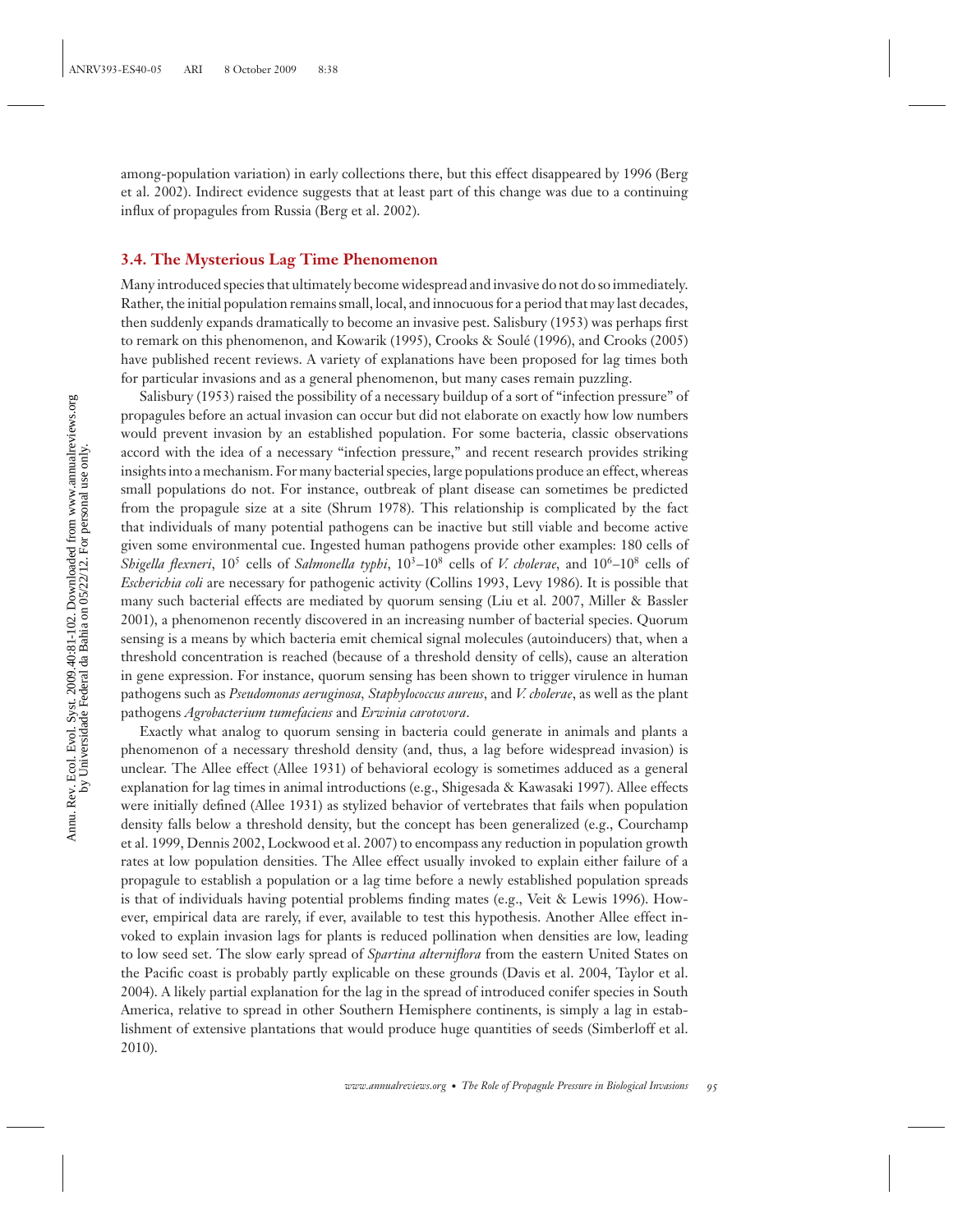Sometimes a lag time can be explained by a subtle change in the environment (Salisbury 1953, 1961), so that a greater area comes to constitute suitable habitat for an introduced species. Another possible explanation for some lag times is "invasional meltdown" (Simberloff 2006, Simberloff & Von Holle 1999), whereby two invasive species facilitate one another's survival and/or spread, sometimes to the point that the presence of one constitutes an obligate prerequisite for invasion by the other. For example, several non-native fig species were grown in south Florida for decades without reproducing or spreading; the subsequent arrival of the pollinating fig wasp (*Parapristina verticillata*) of *Ficus microcarpus* turned this species into a rapidly spreading invader (Kauffman et al. 1991, McKey & Kauffman 1991).

Although new mutations are sometimes invoked to explain the sudden spread of a formerly quiescent introduced species, evidence for such events is rare, and it seems more of a last-resort explanation when no other explanation comes to mind. There is no doubt that mutations can produce an invasive genotype. For instance, the cold-tolerant aquarium strain of the alga *Caulerpa taxifolia* is able to survive the winters of the northwest Mediterranean, unlike populations from the native range (Meinesz 2001). However, gene flow springing from the arrival of new propagules seems more likely than mutations to be a source for new, invasive genotypes. The cases of the sudden spread after a lag time of the green crab and common reed, discussed above, because they are buttressed by direct genetic evidence for the advent of new genotypes via propagules, strongly implicate lack of adaptive genotypes as the reason for the lag, as well as propagule pressure as the reason for its cessation. Continued use of molecular genetic techniques will likely trace a number of formerly mysterious lags followed by rapid expansion to arrival of new genes in propagules.

Genetic techniques have also been used increasingly to demonstrate the role of continued exogenous propagule pressure, rather than simply diffusion dispersal, in generating range expansion of established introduced species. A good example is ongoing research by Richard Mack and his colleagues (e.g., Bartlett et al. 2002, Novak & Mack 2001) on the history of the spread of Mediterranean cheatgrass (*Bromus tectorum*) to become one of the most widely distributed weeds in North America. Although intracontinental transport (especially with the construction of railways) contributed greatly to dispersal, there were multiple introductions of Mediterranean material, at least seven in western North America and two in the East. Some novel recombinant genotypes occur in North America (Novak & Mack 2001), but it is not yet clear whether they have aided the spread.

#### **4. DISCUSSION AND CONCLUSIONS**

Substantial interest in propagule pressure as a determinant of initial successful establishment of non-native species, and of subsequent spread, is relatively recent. However, there is abundant, growing evidence, some of it experimental (**Table 1**), for its importance in establishment and increasing evidence from molecular analyses for its importance in spread of some invaders (**Table 2**). In particular, it is possible that ongoing propagule pressure from new sources can explain some instances of puzzling lag times between establishment and subsequent spread of invaders. Statistical analyses of several large data sets suggest that propagule pressure may, in fact, be even more frequently important in establishment of non-native species than the SCOPE factors customarily viewed as key: species traits of potential invaders and biotic and abiotic characteristics of the invaded ecosystem.

The recognition of the key role of propagule pressure and the availability of molecular tools to document its existence suggest some changes in policy and management approaches that have largely been based on the view that the SCOPE factors are the key determinants of invasions. As a trivial example, several states in the United States bar importation of plant species not already established and/or mandate aggressive attempts to eradicate newly discovered infestations of such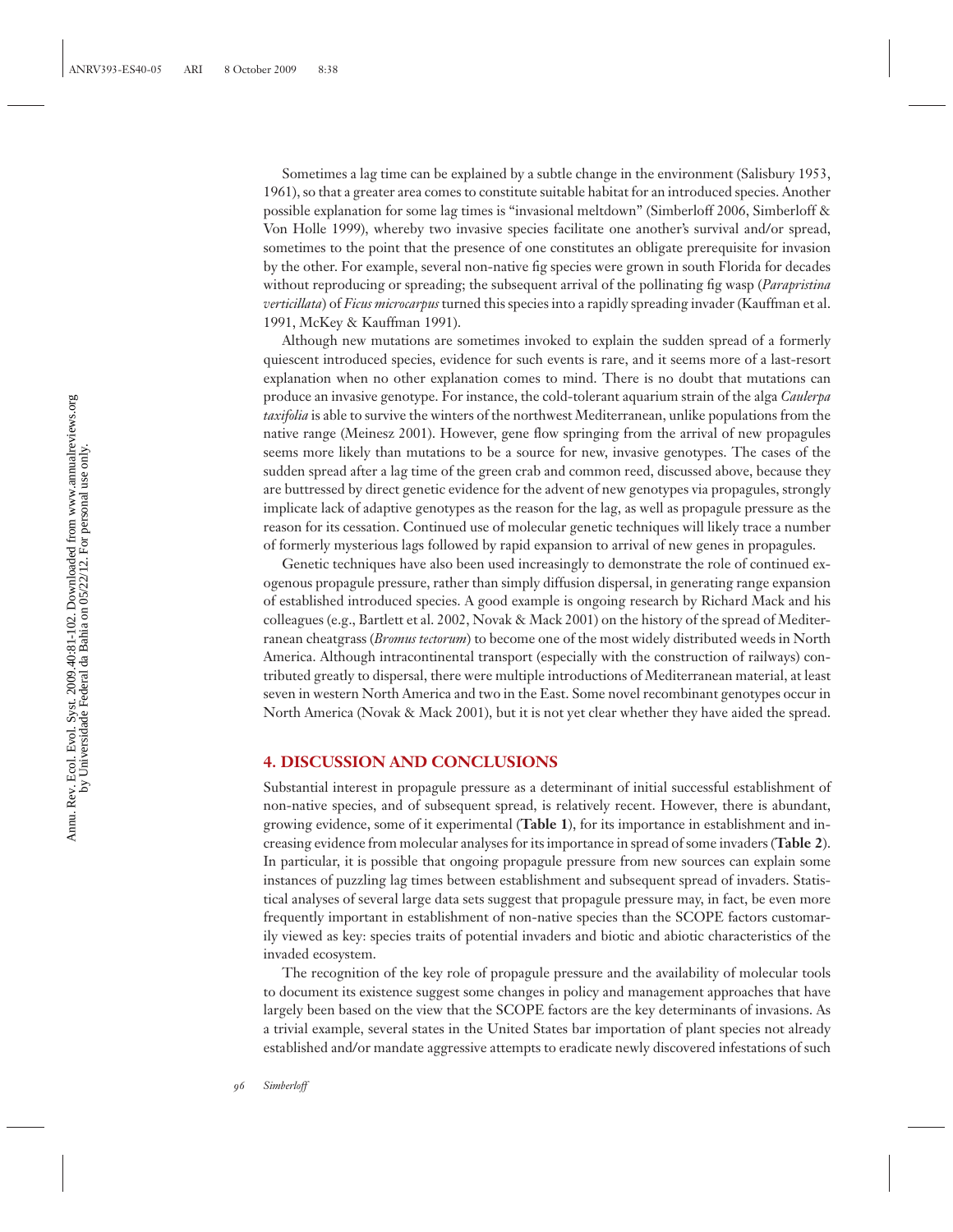species; however, once a species is well-established, there is no further prohibition on importation of new stock. In light of examples showing invasiveness caused by the arrival of new genes (e.g., common reed, reed canary grass), this policy seems inadequate. More generally, policy should be focused at least as much on restricting pathways for ongoing arrival of propagules (Ruiz & Carlton 2003) as on attacking invasions once they are already under way. Reaser et al. (2009) have recently reviewed a variety of policy implications of accruing information on propagule pressure.

A research approach that would further our understanding of the scope, nature, and importance of propagule pressure for both established and potential invaders, and that could also probably be developed into effective management tools, would be a greatly ramped-up effort to sample exhaustively all propagules carried by various vectors over the entire course of a journey (as by Wonham et al. 2001), especially at the beginning and end of a transport event. Except for ballast water, there is scant direct measurement of propagule arrival, and even for ballast water there is little measurement of decay of propagule pressure through time for pathways traversed by many species en masse. An exhaustive examination of empty sea cargo containers in Australia for insects (Stanaway et al. 2001) stands out as part of such an effort, and even that study has not been replicated. More experiments on the impact of changing sizes, numbers, and spatial and temporal patterns of propagules would surely elucidate the relative importance of propagule pressure and the SCOPE factors. However, as observed above, such experiments with species introduced to new regions (rather than to unoccupied areas within already invaded regions) are possibly immoral and often illegal.

#### **DISCLOSURE STATEMENT**

The author is not aware of any affiliations, memberships, funding, or financial holdings that might be perceived as affecting the objectivity of this review.

#### **ACKNOWLEDGMENTS**

This review was inspired by a workshop, ''The link between propagule pressure and nonnative invasion success and impacts,'' sponsored by the National Center for Environmental Assessment at the United States Environmental Protection Agency (EPA). I thank Betsy Von Holle for organizing that workshop and later commenting on this manuscript. Martin Nuñez, Mariano Rodriguez-Cabal, and Nathan Sanders provided helpful critiques of the manuscript.

#### **LITERATURE CITED**

- Ahlroth P, Alatalo RV, Holopainen A, Kumpulainen T, Suhonen J. 2003. Founder population size and number of source populations enhance colonization success in waterstriders. *Oecologia* 137:617–20
- Allee WC. 1931. *Animal Aggregations: A Study in General Sociology*. Chicago: Univ. Chicago Press, 431 pp.
- Allendorf FW, Lundquist LL. 2003. Introduction: population biology, evolution, and control of invasive species. *Conserv. Biol.* 17:24–30
- Audet D, Davis DS, Miron G, Moriyasu M, Benhalima K, Campbell R. 2003. Geographic expansion of a nonindigenous crab, *Carcinus maenus* (L.) along the Nova Scotian shore into the southeastern Gulf of St. Lawrence, Canada. *J. Shellfish Res.* 22:255–62
- Baker HG. 1965. Characteristics and modes of origin of weeds. In *The Genetics of Colonizing Species*, ed. HG Baker, GL Stebbins, pp. 147–72. New York: Academic
- Bartlett E, Novak SJ, Mack RN. 2002. Genetic variation in *Bromus tectorum* (Poaceae): differentiation in the eastern United States. *Am. J. Bot.* 89:602–12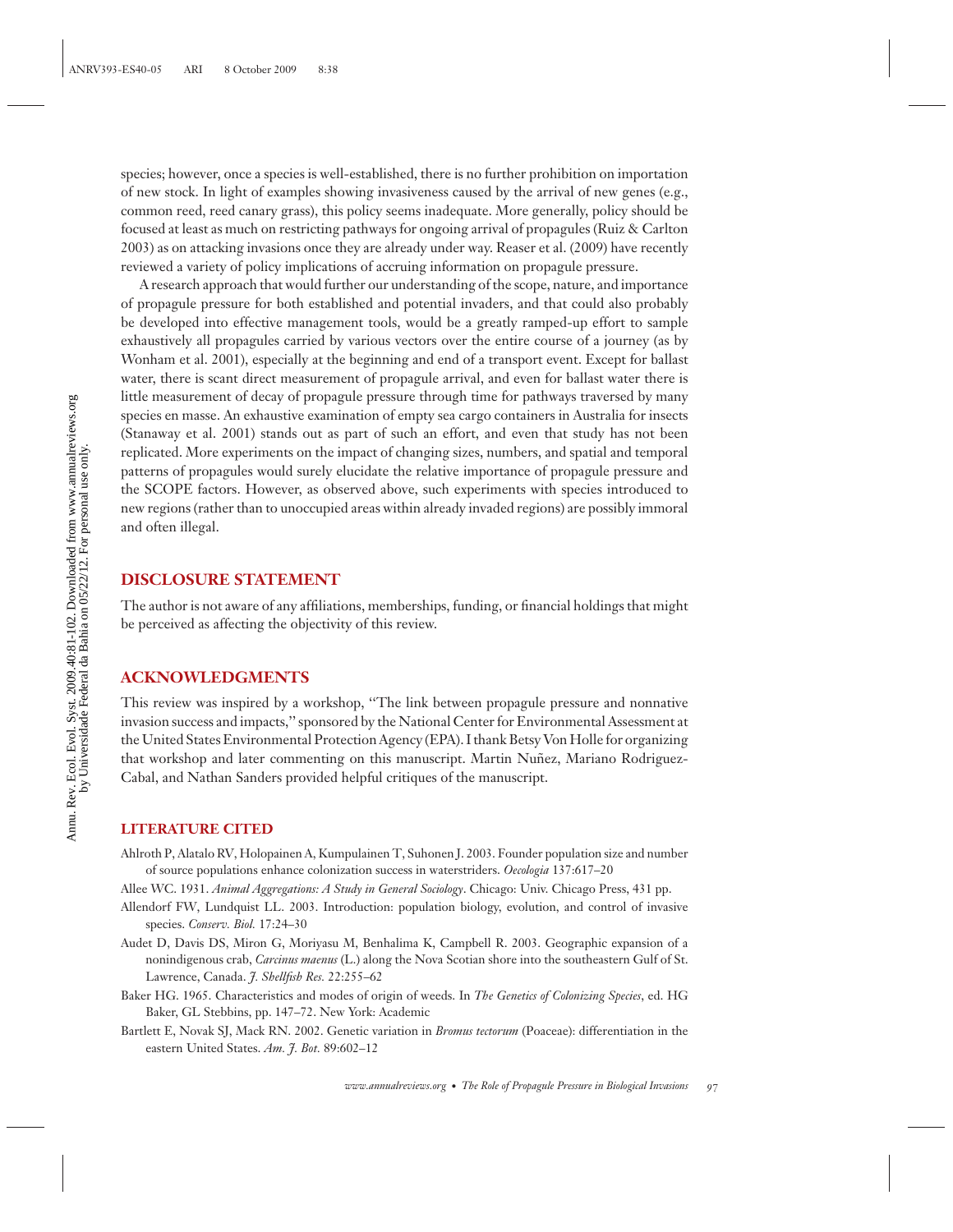- Beirne BP. 1975. Biological control attempts by introductions against pest insects in the field in Canada. *Can. Entomol.* 107:225–36
- Berg DJ, Garton DW, MacIsaac HJ, Panov VE, Telesh IV. 2002. Changes in genetic structure of North American *Bythotrephes* populations following invasion from Lake Ladoga, Russia. *Freshw. Biol.* 47:275–82

Bossenbroek JM, Kraft CE, Nekola JC. 2001. Prediction of long-distance dispersal using gravity models: zebra mussel invasion of inland lakes. *Ecol. Appl.* 11:1778–88

- Brown JH, Kodric-Brown A. 1977. Turnover rates in insular biogeography: effects of immigration on extinction. *Ecology* 58:445–49
- Campbell TS. 1996. Northern range expansion of the brown anole (*Anolis sagrei*) in Florida and Georgia. *Herpetol. Rev.* 27:155–57
- Carlton JT. 1985. Transoceanic and interoceanic dispersal of coastal marine organisms: the biology of ballast water. *Oceanogr. Mar. Biol. A. Annu. Rev.* 23:313–71
- Carlton JT. 1996. Pattern, process, and prediction in marine invasion biology. *Biol. Conserv.* 78:97–106
- Cassey P, Blackburn TM, Sol D, Duncan RP, Lockwood JL. 2004. Global patterns of introduction effort and establishment success in birds. *Proc. R. Soc. London Ser. B (Suppl.)* 271:S405–8
- Catford JA, Jansson R, Nilsson C. 2009. Reducing redundancy in invasion ecology by integrating hypotheses into a single theoretical framework. *Divers. Distrib.* 15:22–40
- Clarke CMH. 1971. Liberations and dispersal of red deer in northern South Island districts. *N. Z. J. Forest Sci.* 1:194–207
- Clausen CP. 1978. *Introduced Parasites and Predators of Arthropod Pests and Weeds: A World Review. Agriculture Handbook 480*. Washington, DC: U.S. Dep. Agric.
- Colautti RI. 2005. Are characteristics of introduced salmonid fishes biased by propagule pressure? *Can. J. Fish. Aquat. Sci.* 62:950–59
- Colautti RI, Grigorovich IA, MacIsaac HJ. 2006. Propagule pressure: a null model for biological invasions. *Biol. Invasions* 8:1023–37
- Colautti RI, Niimi AJC, van Overdijk DA, Mills EL, Holeck K, MacIsaac HJ. 2003. Spatial and temporal analysis of transoceanic shipping vectors to the Great Lakes. In *Invasive Species. Vectors and Management Strategies*, ed. GM Ruiz, JT Carlton, pp. 227–246. Washington, DC: Island
- Collins CH. 1993. *Laboratory-acquired Infections*. Oxford: Butterworth-Heinemann. 3rd ed.
- Colwell RK, Rahbek C, Gotelli N. 2004. The mid-domain effect and species-richness patterns: What have we learned so far? *Am. Nat.* 163:E1–23
- Courchamp F, Clutton-Brock T, Grenfell B. 1999. Inverse density dependence and the Allee effect. *Trends Ecol. Evol.* 14:405–410
- Crawley MJ. 1989b. Chance and timing in biological invasions. See Drake et al. 1989b, pp. 407–23
- Crooks JA. 2005. Lag times and exotic species: the ecology and management of biological invasions in slowmotion. *Ecoscience ´* 12:316–29
- Crooks J, Soule ME. 1996. Lag times in population explosions of invasive species: causes and implications. ´ In *Proc., Norway/UN Conf. Alien Species*, ed. OT Sandlund, PJ Schei, A Viken, pp. 39–46. Trondheim, Norway: Directorate Nature Manage. Norwegian Inst. Nature Res.
- Crowell KL. 1973. Experimental zoogeography: introductions of mice to small islands. *Am. Nat.* 107:535–58
- Daehler CC, Strong DR Jr. 1993. Prediction and biological invasions. *Trends Ecol. Evol.* 8:380
- D'Antonio C, Levine J, Thomsen M. 2001. Ecosystem resistance to invasion and the role of propagule supply: a California perspective. *J. Mediter. Ecol.* 2:233–45
- Davis HG, Taylor CM, Lambrinos JG, Strong DR. 2004. Pollen limitation causes an Allee effect in a windpollinated invasive grass (*Spartina alterniflora*). *Proc. Natl. Acad. Sci. USA* 101:13804–7
- Davis MA. 2006. Invasion biology 1958–2005: the pursuit of science and conservation. In *Conceptual Ecology and Invasion Biology*, ed. MW Cadotte, SM McMahon, T Fukami, pp. 35–64. Dordrecht, Netherlands: Springer
- Dennis B. 2002. Allee effects in stochastic populations. *Oikos* 96:389–401
- Drake JA, Mooney HA, diCastri F, Groves RH, Kruger FJ, et al. 1989a. Preface. See Drake et al. 1989b, pp. xxiii–xxiv
- Drake JA, Mooney HA, diCastri F, Groves RH, Kruger FJ, et al., eds. 1989b. *Biological Invasions: A Global Perspective*. Chichester, UK: Wiley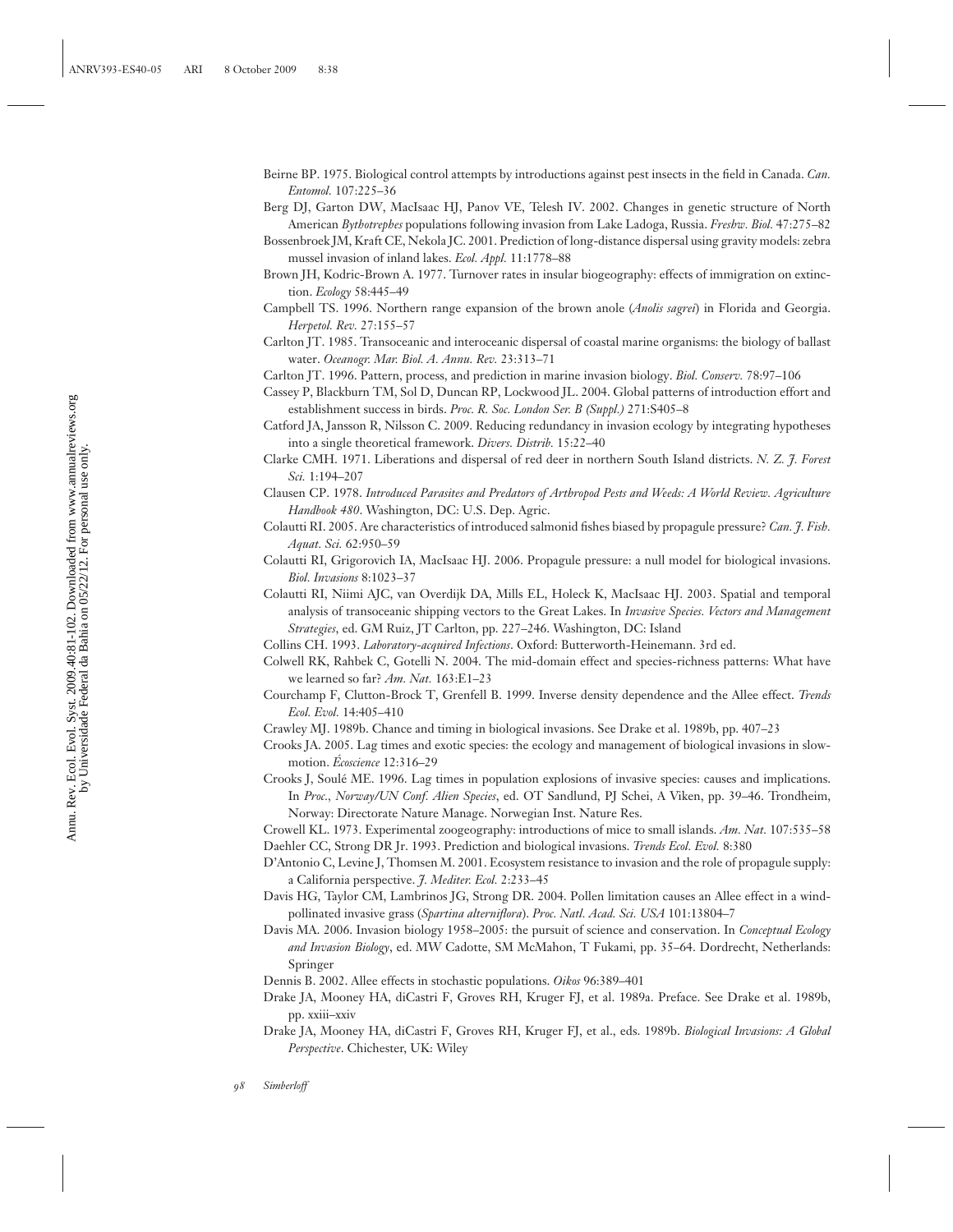- Drake JM, Baggenstos P, Lodge DM. 2005. Propagule pressure and persistence in experimental populations. *Biol. Lett.* 1:480–83
- Drake JM, Lodge DM. 2004. Global hot spots of biological invasions: evaluating options for ballast-water management. *Proc. R. Soc. London Ser. B* 271:575–80
- Dullinger S, Kleinbauer I, Peterseil J, Smolik M, Essl F. 2009. Niche based distribution modelling of an invasive alien plant: effects of population status, propagule pressure and invasion history. *Biol. Invasions* doi: 10.1007/s10530-009-9424-5
- Duncan RP. 1997. The role of competition and introduction effort in the success of passeriform birds introduced to New Zealand. *Am. Nat.* 149:903–15
- Ebenhard T. 1989. Bank vole (*Chethrionomys glareolus* (Schreber, 1780)) propagules of different sizes and island colonization. *J. Biogeogr.* 16:173–80
- Elton CS. 1958. *The Ecology of Invasions by Animals and Plants*. London: Methuen
- Felter SP, Dourson ML, Patterson J. 1998. Assessing risks to human health from chemicals in the environment. In *Handbook of Environmental Risk Assessment and Management*, ed. P Calow, pp. 9–23. Oxford: Blackwell Sci.
- Forsyth DM, Duncan RP. 2001. Propagule size and relative success of exotic ungulate and bird introductions to New Zealand. *Am. Nat.* 157:583–95
- Foster BL, Dickson TL. 2004. Grassland diversity and productivity: the interplay of resource availability and propagule pools. *Ecology* 85:1541–47
- Fotheringham AS, O'Kelly ME. 1989. *Spatial Interaction Models: Formulations and Applications*. Dordrecht, Netherlands: Kluwer
- Foxcroft L, Rouget M, Richardson DM, Fadyen SM. 2004. Reconstructing 50 years of *Opuntia stricta* invasion in the Kruger National Park, South Africa: environmental determinants and propagule pressure. *Divers. Distrib.* 10:427–37
- Frankham R, Ballou JD, Briscoe DA. 2002. *Introduction to Conservation Genetics*. Cambridge: Cambridge Univ. Press
- Fuller PL, Nico LG, Williams JD. 1999. *Nonindigenous Fishes Introduced into Inland Waters of the United States*. Bethesda, MD: Am. Fish. Soc.
- Gabriel W, Bürger R. 1992. Survival of small populations under demographic stochasticity. *Theor. Pop. Biol.* 41:44–71
- Genton BJ, Shykoff JA, Giraud T. 2005. High genetic diversity in French invasive populations of common ragweed, *Ambrosia artemisiifolia*, as a result of multiple sources of introduction. *Mol. Ecol.* 14:4275–85
- Gotelli NJ, Graves GR. 1996. *Null Models in Ecology*. Washington: Smithson. Inst.
- Green RE. 1997. The influence of numbers released on the outcome of attempts to introduce exotic bird species to New Zealand. *J. Anim. Ecol.* 66:25–35
- Grevstad FS. 1999. Experimental invasions using biological control introductions: the influence of release size on the chance of population establishment. *Biol. Invasions* 1:313–23
- Groom MJ, Meffe GK, Carroll CR, eds. 2006. *Principles of Conservation Biology*. Sunderland, MA: Sinauer. 3rd ed.
- Guisan A, Thuiller W. 2005. Predicting species distributions: offering more than simple habitat models. *Ecol. Lett.* 8:993–1009
- Hastings A. 1996. Models of spatial spread: Is the theory complete? *Ecology* 77:1675–79
- Hellmann JJ, Byers JE, Bierwagen BG, Dukes JS. 2008. Five potential consequences of climate change for invasive species. *Conserv. Biol.* 22:534–43
- Hubbell SP. 2001. *The Unified Neutral Theory of Biodiversity and Biogeography*. Princeton, NJ: Princeton Univ. Press
- Jeschke JM. 2008. Across islands and continents, mammals are more successful invaders than birds. *Divers. Distrib.* 14:913–16
- Jeschke JM, Strayer DL. 2005. Invasion success of vertebrates in Europe and North America. *Proc. Natl. Acad. Sci. USA* 102:7198–202
- Kauffman S, McKey DB, Hossaert-McKey M, Horvitz CC. 1991. Adaptations for a two-phase seed dispersal system involving vertebrates and ants in a hemiepiphytic fig (*Ficus microcarpa*: Moraceae). *Am. J. Bot.* 78:971–77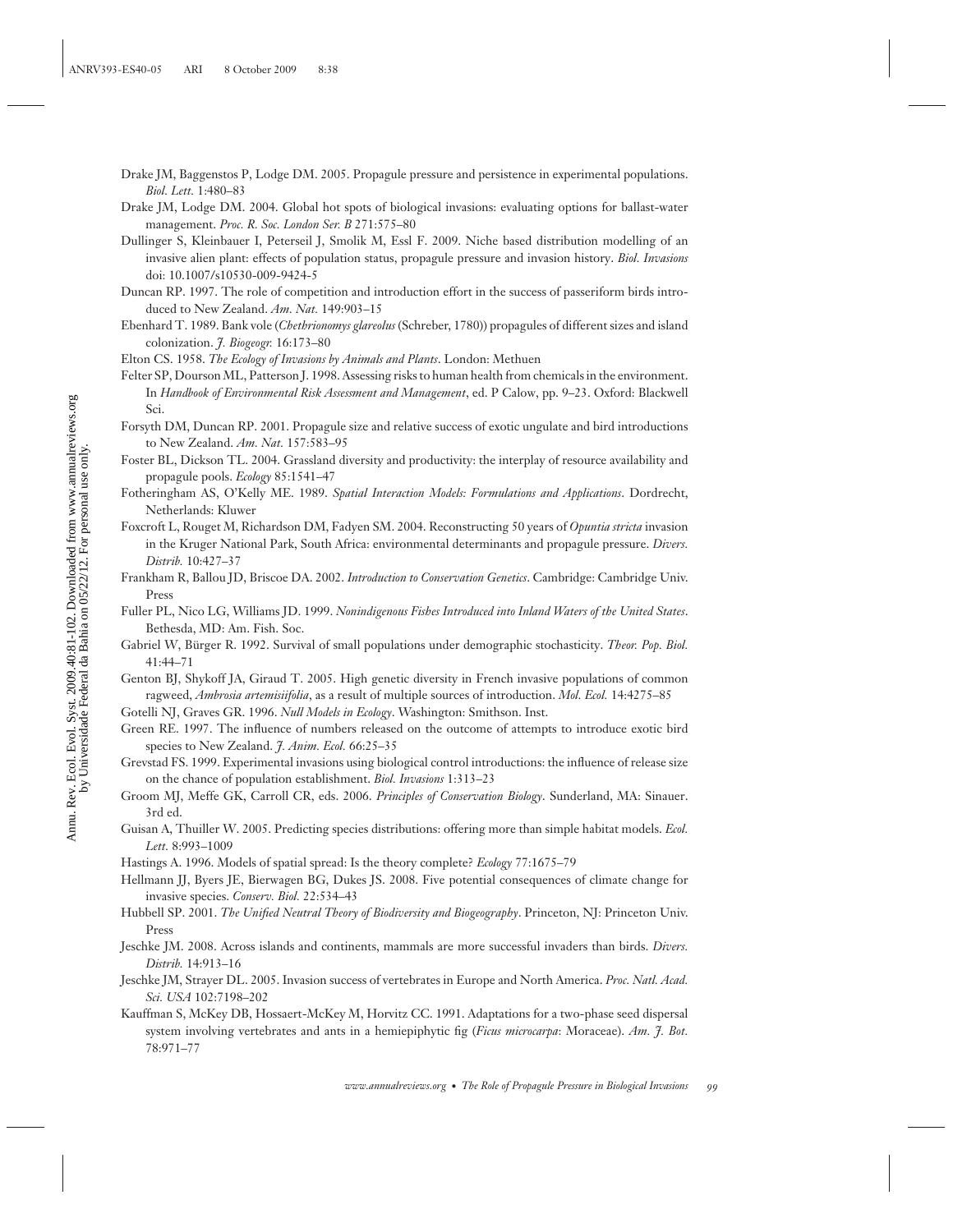- Kelly DW, Muirhead JR, Heath DD, MacIsaac HJ. 2006. Contrasting patterns in genetic diversity following multiple invasions or fresh and brackish waters. *Mol. Ecol.* 15:3641–53
- Kolar CS, Lodge DM. 2001. Progress in invasion biology: predicting invaders. *Trends Ecol. Evol.* 16:199–204
- Kolar CS, Lodge DM. 2002. Ecological predictions and risk assessment for alien fishes in North America. *Science* 298:1233–36
- Kolbe JJ, Glor RE, Schettino LR, Lara AC, Larson A, Losos JB. 2004. Genetic variation increases during biological invasion by a Cuban lizard. *Nature* 431:177–81
- Kowarik I. 1995. Time lags in biological invasions with regard to the success and failure of alien species. In Plant Invasions: General Aspects and Special Problems, ed. P Pysek, K Prach, M Rejmánek, M Wade, pp. 15–38. Amsterdam: SPB Acad.
- Krivánek M, Pysek P, Jarosik V. 2006. Planting history and propagule pressure as predictors of invasion by woody species in a temperate region. *Conserv. Biol.* 20:1487–98
- Lande R. 1988. Genetics and demography in conservation. *Science* 241:1455–60
- Lavergne S, Molofsky J. 2007. Increased genetic variation and evolutionary potential drive the success of an invasive grass. *Proc. Natl. Acad. Sci. USA* 104:3883–88
- Levy SB. 1986. Human exposure and effects analysis for genetically modified bacteria. In *Biotechnology Risk Assessment*, ed. J Fiksel, VT Covello, pp. 56–74. New York: Pergamon
- Lewis MA. 1997. Variability, patchiness, and jump dispersal in the spread of an invading population. In *Spatial Ecology: The Role of Space in Population Dynamics and Interspecific Interactions*, ed. D Tilman, P Kareiva, pp. 46–69. Princeton, NJ: Princeton Univ. Press
- Liu Z, Stirling F, Zhu J. 2007. Temporal quorum sensing induction regulates *Vibrio cholerae* biofilm architectures. *Infect. Immun.* 75:122–26
- Lockwood JL, Cassey P, Blackburn T. 2005. The role of propagule pressure in explaining species invasions. *Trends Ecol. Evol.* 20:223–28
- Lockwood JL, Hoopes MF, Marchetti MP. 2007. *Invasion Ecology*. Malden, MA: Blackwell
- Lodge DM, Williams S, MacIsaac HJ, Hayes KR, Leung B, et al. 2006. Biological invasions: recommendations for U.S. policy and management. *Ecol. Appl.* 16:2035–2054
- Long JL. 1981. *Introduced Birds of the World*. New York: Universe Books
- Long JL. 2003. *Introduced Mammals of the World*. Wallingford, UK: CABI Publ.
- MacArthur RH, Wilson EO. 1967. *The Theory of Island Biogeography*. Princeton: Princeton Univ. Press
- McCauley DE. 1991. Genetic consequences of local population extinction and recolonization. *Trends Ecol. Evol.* 6:5–8
- McKey DB, Kauffman SC. 1991. Naturalization of exotic *Ficus* species (Moraceae) in south Florida. In *Proc. Symp. Exotic Pest Plants*, ed. TD Center, RF Doren, RL Hofstetter, RL Myers, LD Whiteaker, pp. 221–36. Washington, DC: U. S. Dep. Inter./Natl. Park Ser.
- Meinesz A. 2001. *Killer Algae*, 2nd ed. Chicago: Univ. Chicago Press
- Memmott J, Craze PG, Harman HM, Syrett P, Fowler SV. 2005. The effect of propagule size on the invasion of an alien insect. *J. Anim. Ecol.* 74:50–62
- Miller MB, Bassler BL. 2001. Quorum sensing in bacteria. *Annu. Rev. Microbiol.* 55:165–99
- Mulvaney M. 2001. The effect of introduction pressure on the naturalization of ornamental woody plants in south-eastern Australia. In *Weed Risk Assessment*, ed. FD Panetta, JG Virtue, RH Groves, pp. 186–193. Collingwood, Victoria, Aust.: CSIRO Publ.
- Neuffer B, Hurka H. 1999. Colonization history and introduction dynamics of *Capsella bursa-pastoris* (Brassicaceae) in North America: isozymes and quantitative traits. *Mol. Ecol.* 8:1667–81
- Newsome AE, Noble IR. 1986. Ecological and physiological characters of invading species. In *Ecology of Biological Invasions*, ed. RH Groves, JJ Burdon, pp. 1–20. Cambridge: Cambridge Univ. Press
- Novak SJ, Mack RN. 2001. Tracing plant introduction and spread: genetic evidence from *Bromus tectorum* (cheatgrass). *BioScience* 51:114–22
- Peterson AT. 2006. Uses and requirements of ecological niche models and related distributional models. *Biodivers. Inform.* 3:59–72
- Pulliam HR. 1988. Sources, sinks, and population regulation. *Am. Nat*. 132:652–61
- Reaser JK, Meyerson LA, Von Holle B. 2009. Saving camels from straws: How propagule pressure-based prevention policies can reduce the risk of biological invasion. *Biol. Invasions* 10:1085–98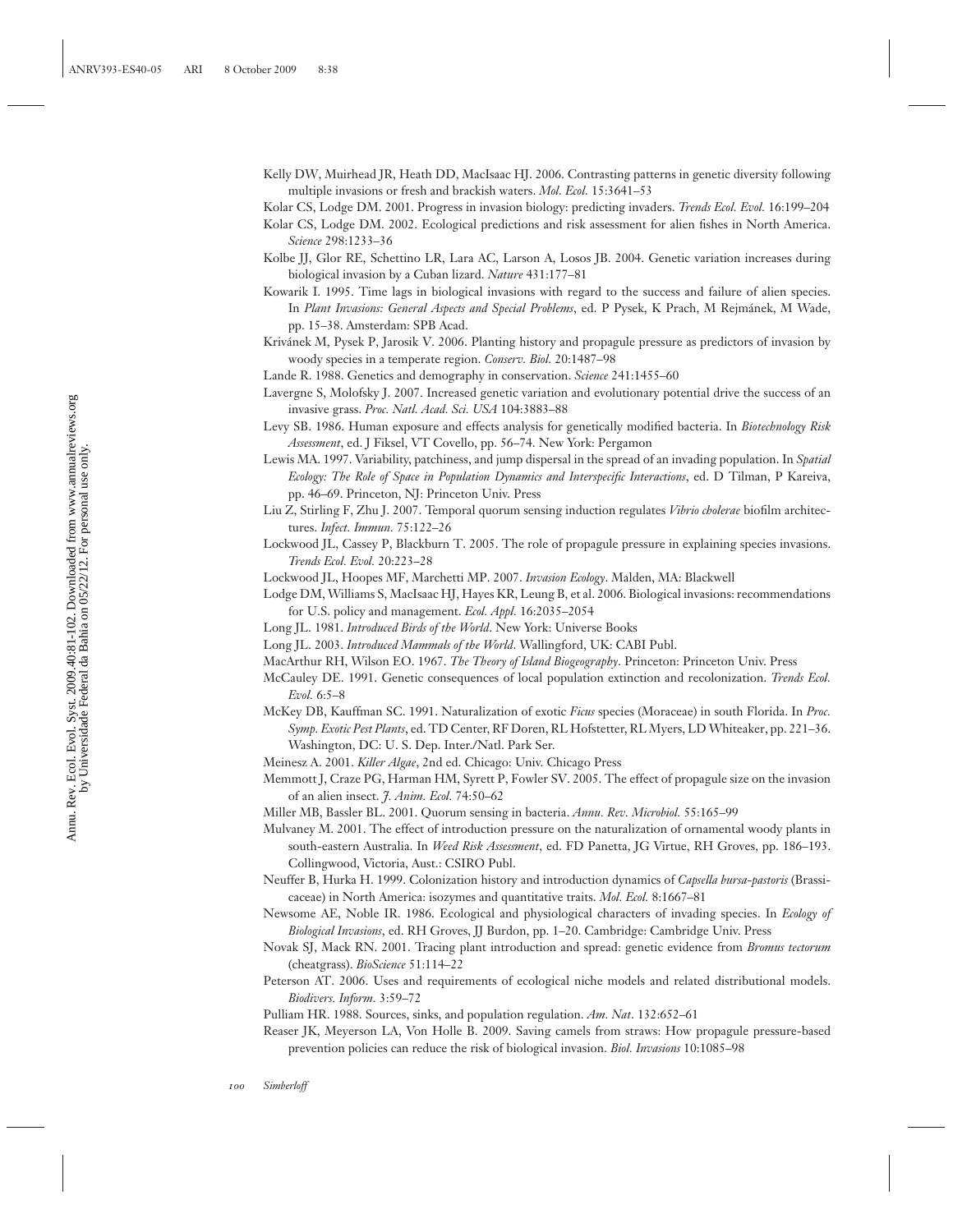Annu. Rev. Ecol. Evol. Syst. 2009.40:81-102. Downloaded from www.annualreviews.org<br>by Universidade Federal da Bahia on 05/22/12. For personal use only. Annu. Rev. Ecol. Evol. Syst. 2009.40:81-102. Downloaded from www.annualreviews.org by Universidade Federal da Bahia on 05/22/12. For personal use only.

- Roman J. 2006. Diluting the founder effect: cryptic invasions expand a marine invader's range. *Proc. R. Soc. London Ser. B* 273:2453–59
- Roman J, Darling JA. 2007. Paradox lost: genetic diversity and the success of aquatic invasions. *Trends Ecol. Evol.* 22:454–64
- Rouget M, Richardson DM. 2003. Inferring process from pattern in plant invasions: a semimechanistic model incorporating propagule pressure and environmental factors. *Am. Nat.* 162:713–24
- Ruiz GM, Carlton JT. 2003. Invasion vectors: a conceptual framework for management. In *Invasive Species. Vectors and Management Strategies*, ed. GM Ruiz, JT Carlton, pp. 459–504. Washington, DC: Island Press
- Salisbury EJ. 1953. A changing flora as shown in the weeds of arable land and waste places. In *The Changing Flora of Britain*, ed. JE Lousley, pp. 130–39. Oxford: Bot. Soc. Br. Isles
- Salisbury EJ. 1961. *Weeds and Aliens*. London: Collins
- Saltonstall K. 2002. Cryptic invasion by a non-native genotype of the common reed, *Phragmites australis*, into North America. *Proc. Natl. Acad. Sci. USA* 99:2445–49
- Sanders NJ, Weltzin JF, Crutsinger GM, Fitzpatrick MC, Nuñez MA, et al. 2007. Insects mediate the effects of propagule supply and resource availability on a plant invasion. *Ecology* 88:2383–91
- Sax DF, Brown JH. 2000. The paradox of invasion. *Global Ecol. Biogeog.* 9:363–71
- Schneider DW, Ellis CD, Cummings KS. 1998. A transportation model assessment of risk to native mussel communities of zebra mussel spread. *Conserv. Biol.* 12:788–800
- Semmens BX, Buhle ER, Salomon AK, Pattengill-Semmens CV. 2004. A hotspot of non-native aquarium fishes: evidence for the aquarium trade as an invasion pathway. *Mar. Ecol. Prog. Ser.* 266:239–44
- Shaffer ML. 1987. Minimum viable populations, coping with uncertainty. In *Viable Populations for Conservation*, ed. ME Soule, pp. 69–86. Cambridge: Cambridge Univ. Press ´
- Shigesada N, Kawasaki K. 1997. *Biological Invasions: Theory and Practice*. Oxford: Oxford Univ. Press
- Shmida A, Wilson MV. 1985. Biological determinants of species diversity. *J. Biogeogr.* 12:1–20
- Shrum RD. 1978. Forecasting of epidemics. In *Plant Disease*, vol. 2, ed. JG Horsfall, EB Cowling, pp. 223–38. New York: Academic
- Simberloff D. 1986. Introduced insects: a biogeographic and systematic perspective. In *Ecology of Biological Invasions of North America and Hawaii*, ed. HA Mooney, JA Drake, pp. 3–26. New York: Springer-Verlag
- Simberloff D. 1989. Which insect introductions succeed and which fail? See Drake et al. 1989b, pp. 61–75
- Simberloff D. 1995. Why do introduced species appear to devastate islands more than mainland? *Pac. Sci.* 49:87–97
- Simberloff D. 2006. Invasional meltdown six years later: important phenomenon, unfortunate metaphor, or both? *Ecol. Lett.* 9:912–19
- Simberloff D, Boecklen W. 1991. Patterns of extinction in the introduced Hawaiian avifauna: a reexamination of the role of competition. *Am. Nat.* 138:300–327
- Simberloff D, Nuñez MA, Ledgard NJ, Pauchard A, Richardson DM, et al. 2010. Spread and impact of introduced conifers in South America: lessons from other southern hemisphere regions. *Austral Ecol.* In press
- Simberloff D, Von Holle B. 1999. Positive interactions of nonindigenous species: invasional meltdown? *Biol. Invasions* 1:21–32
- Simon-Bouhet B, Garcia-Meunier P, Viard F. 2006. Multiple introductions promote range expansion of the mollusk *Cyclope neritea* (Nassariidae) in France: evidence from mitochondrial sequence data. *Mol. Ecol.* 15:1699–711
- Skellam JG. 1951. Random dispersal in theoretical populations. *Biometrika* 38:196–218
- Stachowicz JJ, Terwin JR, Whitlach RB Osman RW. 2002. Linking climate change and biological invasions: ocean warming facilitates nonindigenous species invasion. *Proc. Natl. Acad. Sci. USA* 99:15497–500
- Stanaway MA, Zalucki MP, Gillespie PS, Rodriguez CM, Maynard GV. 2001. Pest risk assessment of insects in sea cargo containers. *Aust. J. Entomol.* 40:180–92
- Stephan TS, Wissel C. 1994. Stochastic extinction models discrete in time. *Ecol. Model.* 75/76:183–92
- Stepien C, Taylor CD, Dabrowska KA. 2002. Genetic variability and phylogeographical patterns of a nonindigenous species invasion: a comparison of exotic vs. native zebra and quagga mussel populations. *J. Evol. Biol.* 15:314–28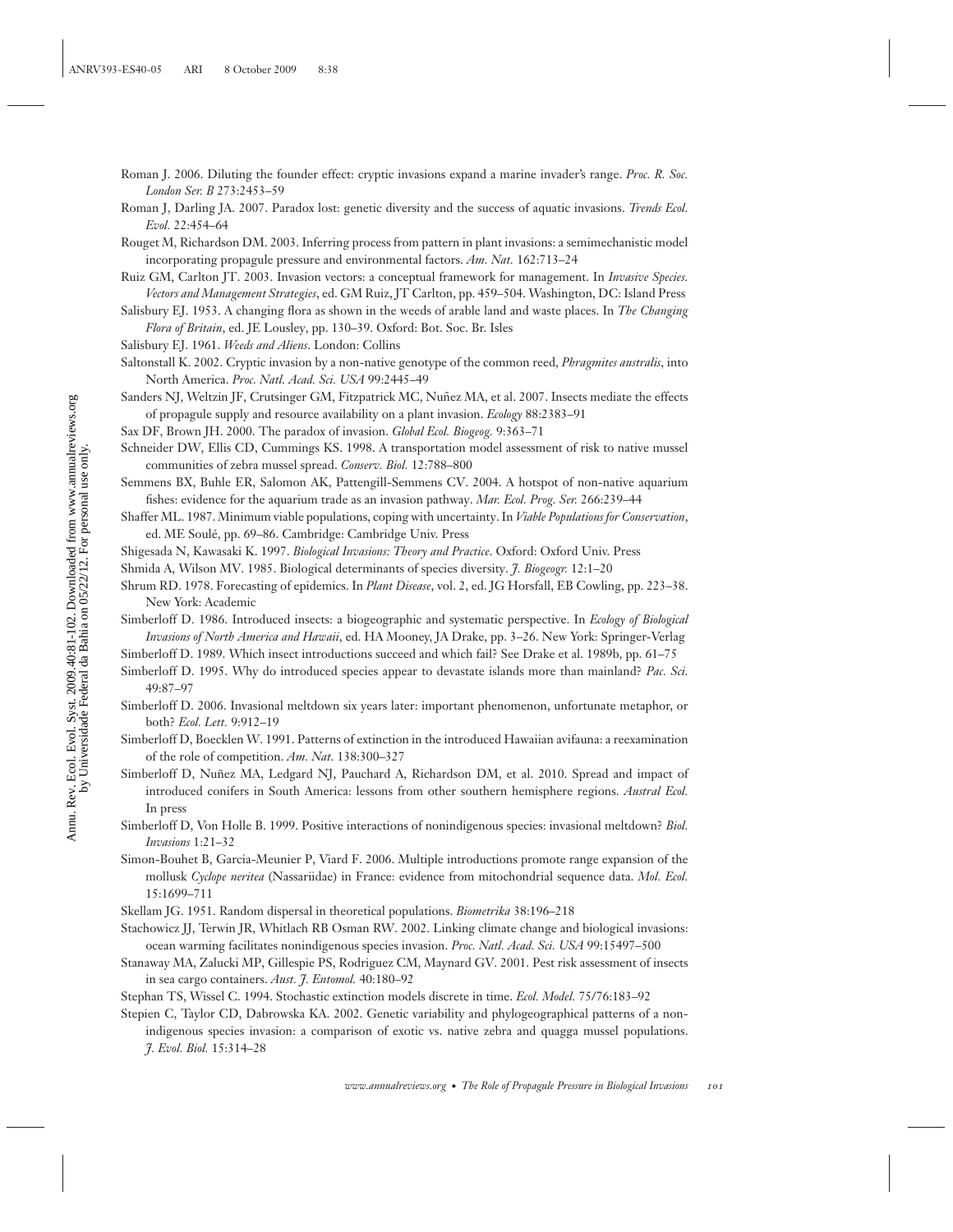- Taylor CM, Davis HG, Civille JC, Grevstad FS, Hastings A. 2004. Consequences of an Allee effect in the invasion of a Pacific estuary by *Spartina alterniflora*. *Ecology* 85:3254–66
- Therriault TW, Orlova MI, Docker MF, MacIsaac HJ, Heath DD. 2005. Invasion genetics of a freshwater mussel (*Dreissena rostriformis bugensis*) in eastern Europe: high gene flow and multiple introductions. *Heredity* 95:16–23
- Thomsen MA, D'Antonio CM, Suttle KB, Sousa WP. 2006. Ecological resistance, seed density and their interactions determine patterns of invasion in a California coastal grassland. *Ecol. Lett.* 9:160–70
- Thomson GM. 1922. *The Naturalisation of Animals and Plants in New Zealand*. Auckland: Cambridge Univ. Press
- Turnbull LA, Crawley MJ, Rees M. 2000. Are plant populations seed-limited? A review of seed sowing experiments. *Oikos* 88:225–38
- Veit RR, Lewis MA. 1996. Dispersal, population growth, and the Allee effect: dynamics of the house finch invasion of eastern North America. *Am. Nat.* 148:255–74
- Veltman CJ, Nee S, Crawley MJ. 1996. Correlates of introduction success in exotic New Zealand birds. *Am. Nat.* 147:542–57
- Verling E, Ruiz GM, Smith LD, Galil B, Miller AW, Murphy KR. 2005. Supply-side invasion ecology: characterizing propagule pressure in coastal ecosystems. *Proc. R. Soc. London Ser. B* 272:1249–57
- Voisin M, Engel CR, Viard F. 2005. Differential shuffling of native genetic diversity across introduced regions in a brown alga: aquaculture vs. maritime traffic effects. *Proc. Natl. Acad. Sci. USA* 102:5432–37
- Von Holle B, Simberloff D. 2005. Ecological resistance to biological invasion overwhelmed by propagule pressure. *Ecology* 86:3212–18
- Williamson M. 1996. *Biological Invasions*. London: Chapman & Hall
- Wonham MJ, Walton WC, Ruiz GM, Frese AM, Galil BS. 2001. Going to the source: role of the invasion pathway in determining potential invaders. *Mar. Ecol. Prog. Ser.* 215:1–12
- Zayed A, Constantin SA, Parker L. 2007. Successful biological invasion despite a severe genetic load. *PLoS ONE* e868(Issue 9):1–6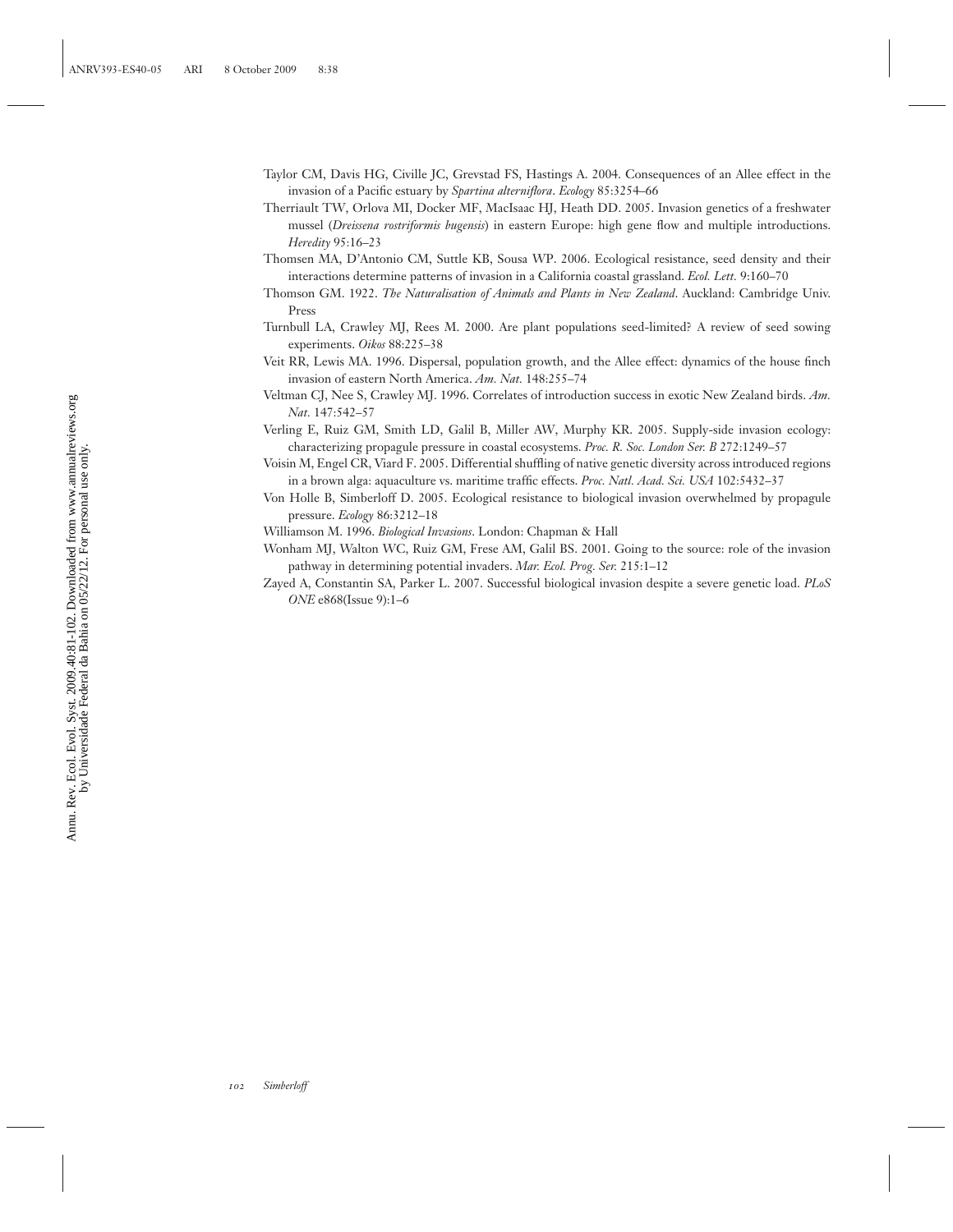# $\mathbb A$

*v*

**Annual Review of Ecology, Evolution, and Systematics**

Volume 40, 2009

# Associational Resistance and Associational Susceptibility: Having Right or Wrong Neighbors *Pedro Barbosa, Jessica Hines, Ian Kaplan, Holly Martinson, Adrianna Szczepaniec, and Zsofia Szendrei* **♣♣♣♣♣♣♣♣♣♣♣♣♣♣♣♣♣♣♣♣♣♣♣♣♣♣♣♣♣♣♣♣♣♣♣♣♣♣♣♣♣♣♣♣♣♣♣♣♣♣♣♣♣♣♣♣♣♣♣♣♣♣♣♣♣♣♣♣♣♣♣♣♣♣♣♣** 1 The Importance of Ecological and Phylogenetic Conditions for the Occurrence and Frequency of Sexual Cannibalism *Shawn M. Wilder, Ann L. Rypstra, and Mark A. Elgar* **♣♣♣♣♣♣♣♣♣♣♣♣♣♣♣♣♣♣♣♣♣♣♣♣♣♣♣♣♣♣♣♣♣♣♣**21 Abundant Genetic Variation + Strong Selection = Multivariate Genetic Constraints: A Geometric View of Adaptation *Bruce Walsh and Mark W. Blows* **♣♣♣♣♣♣♣♣♣♣♣♣♣♣♣♣♣♣♣♣♣♣♣♣♣♣♣♣♣♣♣♣♣♣♣♣♣♣♣♣♣♣♣♣♣♣♣♣♣♣♣♣♣♣♣♣♣♣♣♣**41 Responses of Humid Tropical Trees to Rising CO2 *Christian K¨orner* **♣♣♣♣♣♣♣♣♣♣♣♣♣♣♣♣♣♣♣♣♣♣♣♣♣♣♣♣♣♣♣♣♣♣♣♣♣♣♣♣♣♣♣♣♣♣♣♣♣♣♣♣♣♣♣♣♣♣♣♣♣♣♣♣♣♣♣♣♣♣♣♣♣♣♣♣♣♣**61 The Role of Propagule Pressure in Biological Invasions *Daniel Simberloff* **♣♣♣♣♣♣♣♣♣♣♣♣♣♣♣♣♣♣♣♣♣♣♣♣♣♣♣♣♣♣♣♣♣♣♣♣♣♣♣♣♣♣♣♣♣♣♣♣♣♣♣♣♣♣♣♣♣♣♣♣♣♣♣♣♣♣♣♣♣♣♣♣♣♣♣♣♣♣**81 Nongenetic Inheritance and Its Evolutionary Implications *Russell Bonduriansky and Troy Day* **♣♣♣♣♣♣♣♣♣♣♣♣♣♣♣♣♣♣♣♣♣♣♣♣♣♣♣♣♣♣♣♣♣♣♣♣♣♣♣♣♣♣♣♣♣♣♣♣♣♣♣♣♣♣♣♣** 103 The Ecology and Evolution of Microbes that Manipulate Host Reproduction *Jan Engelst¨adter and Gregory D.D. Hurst* **♣♣♣♣♣♣♣♣♣♣♣♣♣♣♣♣♣♣♣♣♣♣♣♣♣♣♣♣♣♣♣♣♣♣♣♣♣♣♣♣♣♣♣♣♣♣♣♣** 127 Spontaneous Mutation Accumulation Studies in Evolutionary Genetics *Daniel L. Halligan and Peter D. Keightley* **♣♣♣♣♣♣♣♣♣♣♣♣♣♣♣♣♣♣♣♣♣♣♣♣♣♣♣♣♣♣♣♣♣♣♣♣♣♣♣♣♣♣♣♣♣♣♣♣** 151 Geologic and Biologic Controls on the Evolution of Reefs *Wolfgang Kiessling* **♣♣♣♣♣♣♣♣♣♣♣♣♣♣♣♣♣♣♣♣♣♣♣♣♣♣♣♣♣♣♣♣♣♣♣♣♣♣♣♣♣♣♣♣♣♣♣♣♣♣♣♣♣♣♣♣♣♣♣♣♣♣♣♣♣♣♣♣♣♣♣♣♣♣** 173 Molecular Estimation of Dispersal for Ecology and Population Genetics *Thomas Broquet and Eric J. Petit* **♣♣♣♣♣♣♣♣♣♣♣♣♣♣♣♣♣♣♣♣♣♣♣♣♣♣♣♣♣♣♣♣♣♣♣♣♣♣♣♣♣♣♣♣♣♣♣♣♣♣♣♣♣♣♣♣♣♣** 193 Flower Evolution: The Origin and Subsequent Diversification of the Angiosperm Flower *Chelsea D. Specht and Madelaine E. Bartlett* **♣♣♣♣♣♣♣♣♣♣♣♣♣♣♣♣♣♣♣♣♣♣♣♣♣♣♣♣♣♣♣♣♣♣♣♣♣♣♣♣♣♣♣♣♣♣** 217

# Rev. Ecol. Evol. Syst. 2009.40:81-102. Downloaded from www.annualreviews.org<br>by Universidade Federal da Bahia on 05/22/12. For personal use only. Annu. Rev. Ecol. Evol. Syst. 2009.40:81-102. Downloaded from www.annualreviews.org by Universidade Federal da Bahia on 05/22/12. For personal use only.

Amu.

**Contents**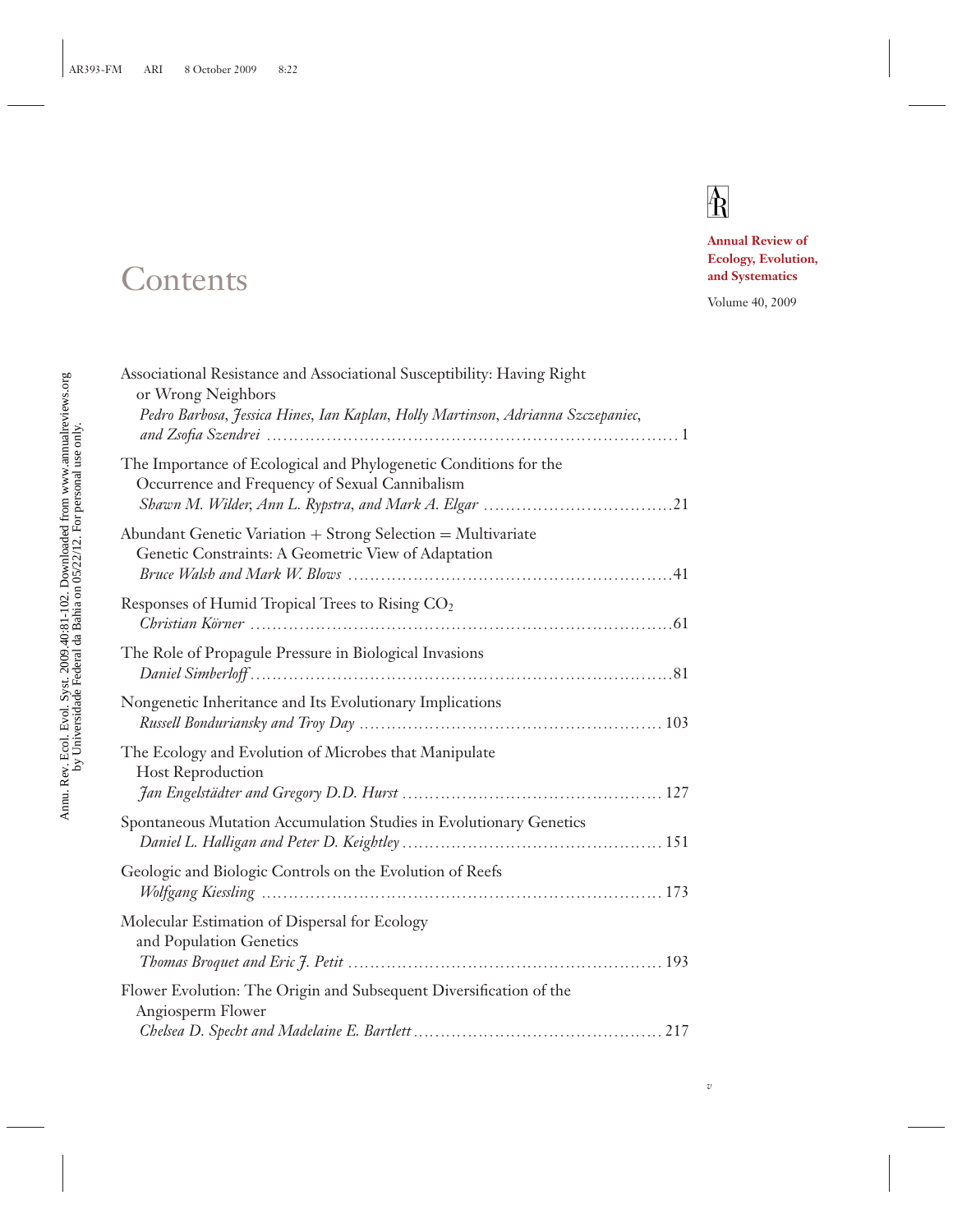| Is There a Latitudinal Gradient in the Importance<br>of Biotic Interactions?<br>Douglas W. Schemske, Gary G. Mittelbach, Howard V. Cornell, James M. Sobel, |
|-------------------------------------------------------------------------------------------------------------------------------------------------------------|
| Evolution of Placentas in the Fish Family Poeciliidae: An Empirical<br>Study of Macroevolution                                                              |
| Gene Flow and Isolation among Populations of Marine Animals                                                                                                 |
| Latex: A Model for Understanding Mechanisms, Ecology, and<br>Evolution of Plant Defense Against Herbivory                                                   |
| What Salamanders Have Taught Us About Evolution                                                                                                             |
| The Evolutionary Genetics of Emerging Viruses                                                                                                               |
| Belowground Herbivory and Plant Defenses                                                                                                                    |
| The Causes and Consequences of Compensatory Dynamics<br>in Ecological Communities                                                                           |
| Evolution and Ecology of Species Range Limits<br>Jason P. Sexton, Patrick J. McIntyre, Amy L. Angert, and Kevin J. Rice  415                                |
| Woody Plant Diversity, Evolution, and Ecology in the Tropics:<br>Perspectives from Seasonally Dry Tropical Forests                                          |
| Comparative Genomics on the Drosophila Phylogenetic Tree<br>Nadia D. Singh, Amanda M. Larracuente, Timothy B. Sackton,                                      |
| Genetic Consequences of Range Expansions                                                                                                                    |
| Stoichiometrically Explicit Food Webs: Feedbacks between Resource<br>Supply, Elemental Constraints, and Species Diversity                                   |
| Changing Ecology of Tropical Forests: Evidence and Drivers<br>Simon L. Lewis, Jon Lloyd, Stephen Sitch, Edward T.A. Mitchard,                               |